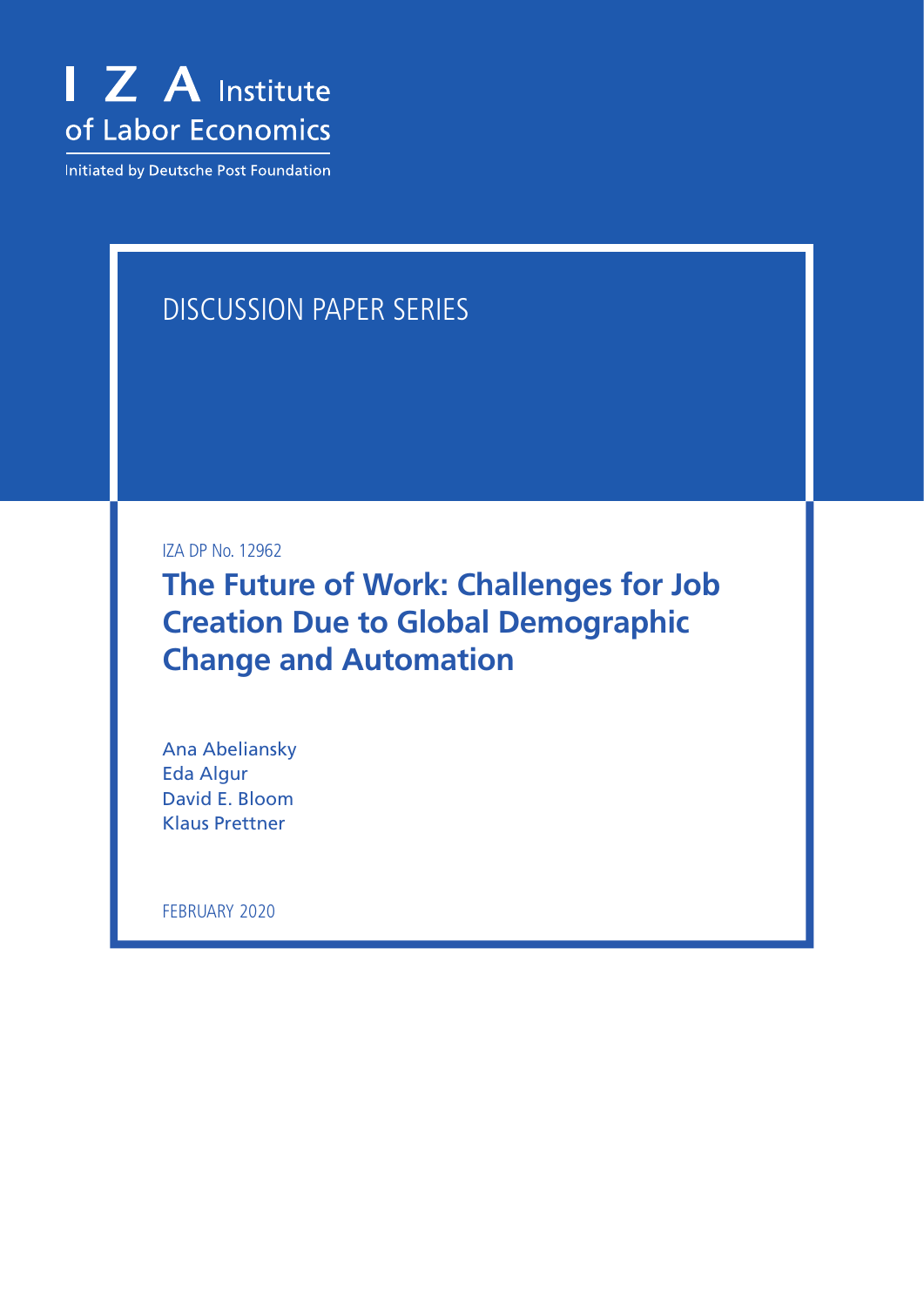

Initiated by Deutsche Post Foundation

# DISCUSSION PAPER SERIES

IZA DP No. 12962

# **The Future of Work: Challenges for Job Creation Due to Global Demographic Change and Automation**

**Ana Abeliansky** *University of Göttingen*

**Eda Algur** *Harvard University*

**David E. Bloom** *Harvard University and IZA*

# **Klaus Prettner**

*University of Hohenheim*

FEBRUARY 2020

Any opinions expressed in this paper are those of the author(s) and not those of IZA. Research published in this series may include views on policy, but IZA takes no institutional policy positions. The IZA research network is committed to the IZA Guiding Principles of Research Integrity.

The IZA Institute of Labor Economics is an independent economic research institute that conducts research in labor economics and offers evidence-based policy advice on labor market issues. Supported by the Deutsche Post Foundation, IZA runs the world's largest network of economists, whose research aims to provide answers to the global labor market challenges of our time. Our key objective is to build bridges between academic research, policymakers and society.

IZA Discussion Papers often represent preliminary work and are circulated to encourage discussion. Citation of such a paper should account for its provisional character. A revised version may be available directly from the author.

ISSN: 2365-9793

**IZA – Institute of Labor Economics**

| Schaumburg-Lippe-Straße 5-9 | Phone: +49-228-3894-0       |             |
|-----------------------------|-----------------------------|-------------|
| 53113 Bonn, Germany         | Email: publications@iza.org | www.iza.org |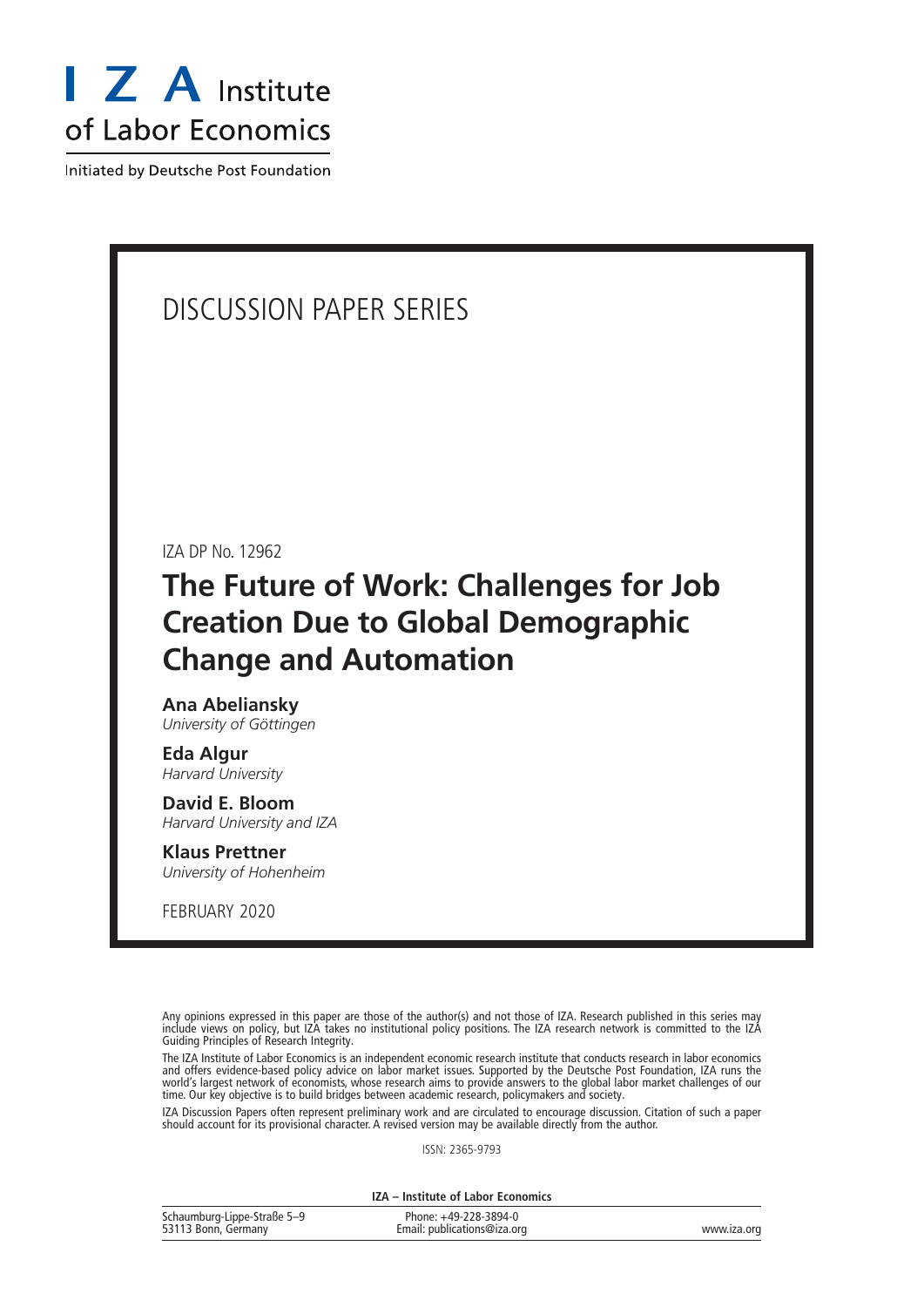# ABSTRACT

# **The Future of Work: Challenges for Job Creation Due to Global Demographic Change and Automation**

We explore future job creation needs under conditions of demographic, economic, and technological change. First, we estimate the implications for job creation in 2020–2030 of population growth, changes in labor force participation, and the achievement of plausible target unemployment rates, disaggregated by age and gender. Second, we analyze the job creation needs differentiated by country income group. Finally, we examine how accelerated automation could affect job creation needs over the coming decades. Overall, shifting demographics, changing labor force participation rates, reductions in unemployment to the target levels of 8 percent for youth and 4 percent for adults, and automation combine to require the creation of approximately 340 million jobs in 2020–2030.

| <b>JEL Classification:</b> | J11, J21, J68, O30              |  |  |  |  |  |  |
|----------------------------|---------------------------------|--|--|--|--|--|--|
| Keywords:                  | demography, labor, unemployment |  |  |  |  |  |  |

#### **Corresponding author:**

David E. Bloom Harvard T.H. Chan School of Public Health Department of Global Health and Population 665 Huntington Ave Boston, MA 02115 USA E-mail: dbloom@hsph.harvard.edu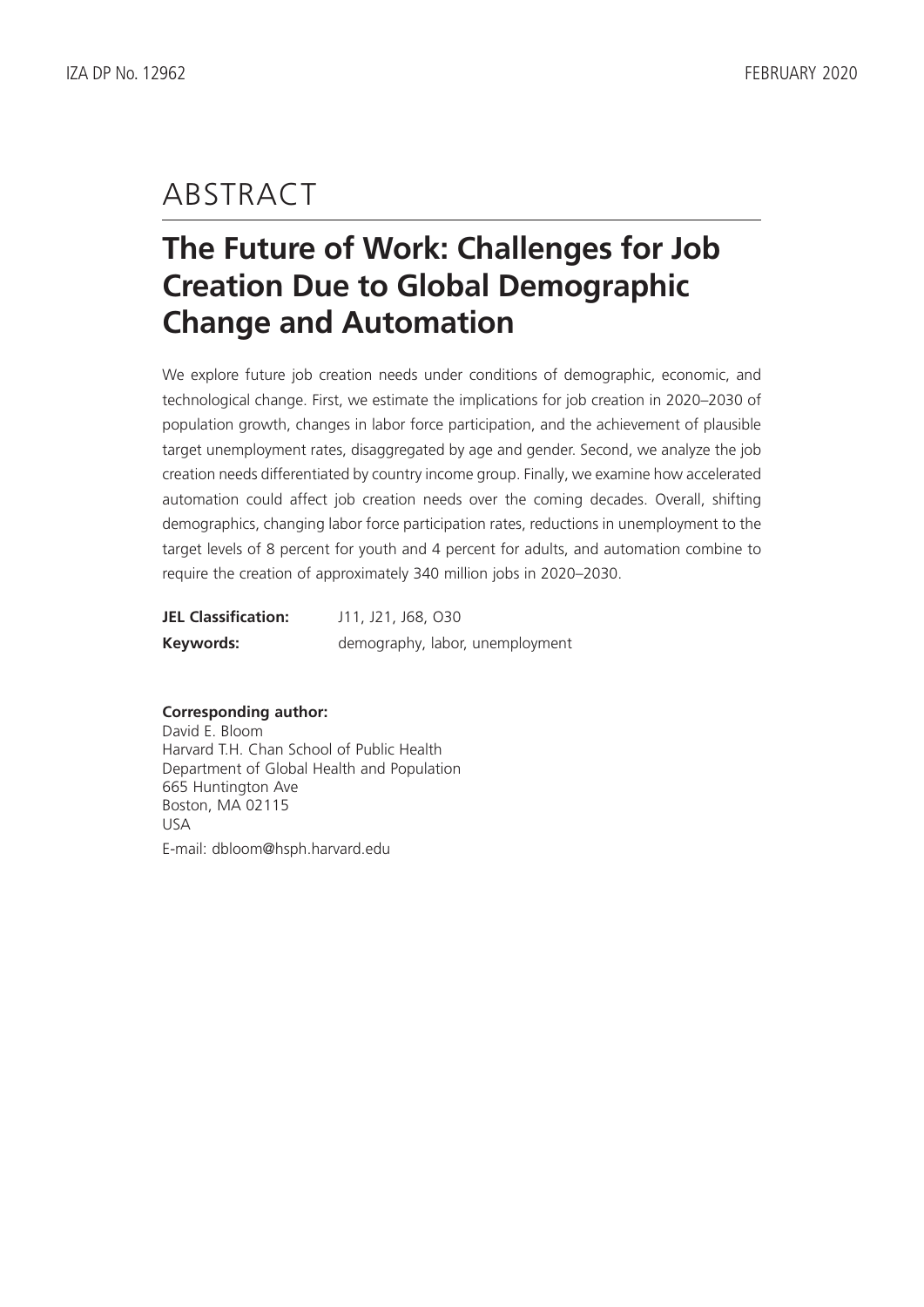## 1. **Introduction**

As the International Labour Organization's (ILO's) landmark report *Work for a Brighter Future* (ILO, 2019) shows, the world of work is under transformation and many challenges lie ahead. More and more people worldwide find themselves in informal, precarious, and nonstandard forms of employment (ILO, 2018a); inequality is rising within most countries, widening the gap between those who benefit from economic development and those who are left behind (Atkinson et al., 2011; Piketty, 2014); the gender wage gap remains substantial in most countries despite decades of efforts to close it; automation is not only affecting the number of available jobs but also the quality of existing jobs and the potential of people to derive meaning from their work (Brynjolfsson and McAfee, 2014; Graeber, 2018); and finally, global demographic changes such as population growth and increasing labor force participation continue to add millions of people to the global workforce each year (see for example, United Nations, 2017).

In our contribution, we aim to quantify the challenges due to demographic shifts, changes in labor force participation, and displacement by industrial robots over the next decade. Providing enough jobs in the wake of these challenges and thereby keeping unemployment in check is important not only because unemployment is one of the public's top concerns (Gallup, 2014), but also because the unemployed tend to be unhappier and unhealthier than the employed and because long-term unemployment is one of the main factors driving manifest poverty. Therefore, projections of future global employment needs due to demographic changes and technological developments are of central importance for economists, policymakers, and the wider public.

In deriving the job creation needs over the coming decade we rely on the following techniques: i) standard demographic projections (Bloom et al., 2019) for changes in population size, changes in labor force participation, and the effects of specific unemployment targets; ii) extrapolations of current trends in automation under various scenarios combined with an application of the estimated job replacement by robots taken from recent seminal contributions by Acemoglu and Restrepo (2017a) and by Dauth et al. (2017). In our analysis, we find that between 2020 and 2030, more than 300 million new jobs will need to be created globally to accommodate i) an 8.9 percent increase in the working-age population, defined as those aged 15–64; ii) changing labor force participation; and iii) general improvements in the youth and adult unemployment rates to target levels of 8 percent and 4 percent, respectively. When we factor in the effects of automation, the job creation needs rise to more than 340 million. Examining these factors separately indicates that demographic changes will account for a far greater share of job creation needs over the coming decade than automation.

With respect to the global distribution of job creation needs, our results show that 98 percent of the increase in the working-age population (aged 15–64) in 2020–2030 is expected to occur in low- and lower-middle-income countries. This poses a challenge because these countries are also becoming more vulnerable to reshoring of production from low-income countries back to richer countries (Chu et al., 2013; Krenz et al., 2018). As far as the elderly population is concerned, the largest increases are expected in high- and upper-middle-income countries, with these countries accounting for 66 percent of the increase in the 65 and older population in 2020–2030. This poses the challenge of creating jobs for older workers, while at the same time, aging countries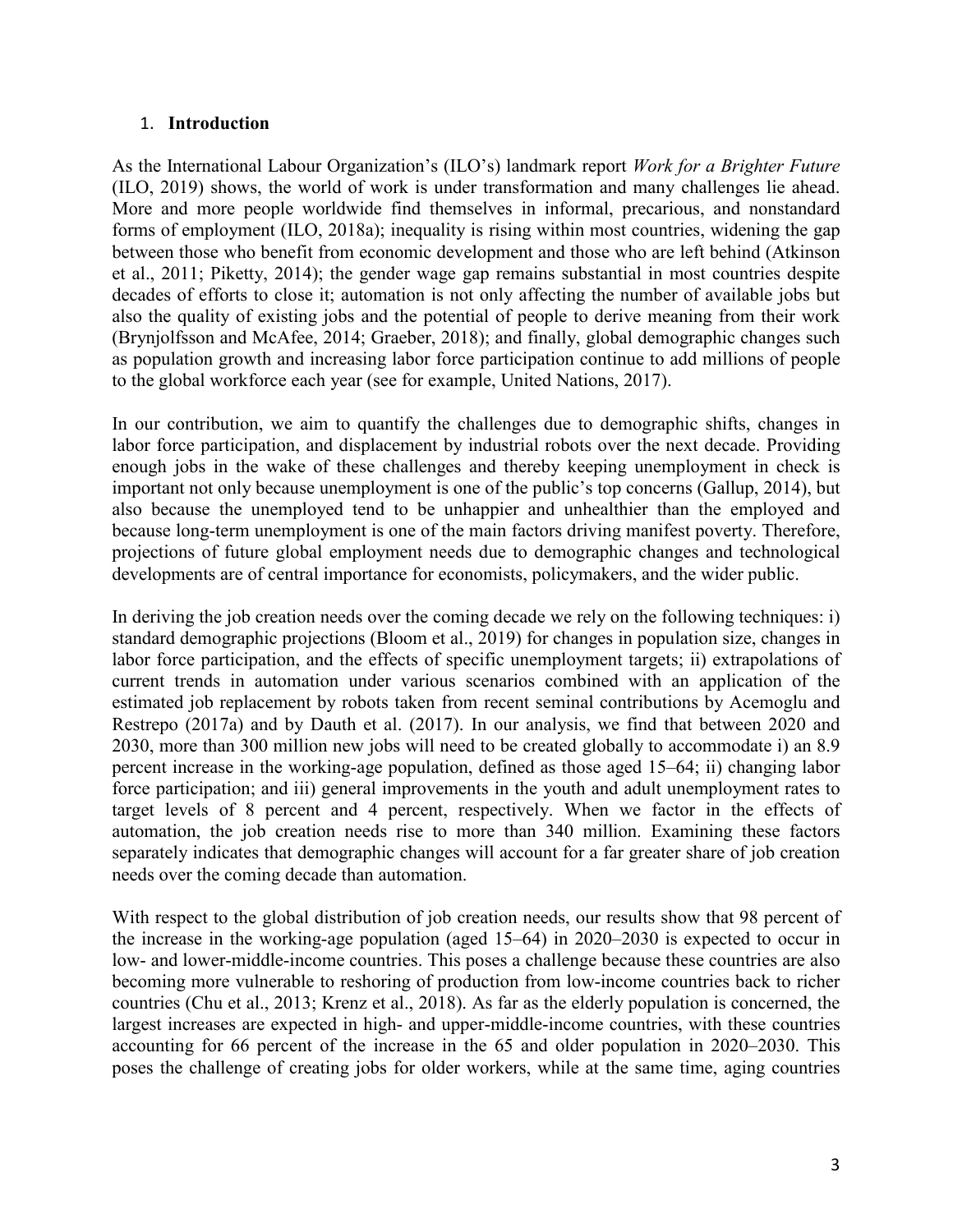are investing most in automation (Abeliansky and Prettner, 2017; Acemoglu and Restrepo, 2017b, 2018c).

In terms of labor force participation, age-specific labor force participation rates drive overall changes, with declines in the 15–24 age group being of primary importance. Overall, labor force participation rates will decrease from 2020 to 2030 in all age and country income groups, except in the elderly population in high-income countries. Using target unemployment rates and predicted 2030 labor force participation, we estimate that only 11 percent of the global job creation needs will be for youths aged 15–24. We present important findings by gender as well: examining the effects of population change alone indicates that women account for only 27 percent of global job creation needs, with notable variation by country income level.

Three additional global demographic and economic aspects are worth mentioning. First, population aging affects the age composition of the labor force, as older workers stay active in the labor market for longer periods of time (Kühn et al., 2018). This shift presents the unique challenge of creating jobs that can accommodate an aging workforce. Second, the population and labor force of younger workers aged 15–24 has declined globally, mainly due to a decline in the youth working-age population in high- and upper-middle-income countries (Bloom et al., 2003, 2017). Additions to the youth labor force occur mainly in low- and lower-middle-income countries with major implications for the global distribution of entry-level jobs. Third, while overall worldwide migration is zero by definition and therefore the overall job-creation effects of migration cancel out at the global level, important second-order effects exist: if people migrate from countries with a low level of labor force participation to countries with a high level of labor force participation, the number of job seekers globally would rise. This implies that our demographic estimates of the number of required jobs up to 2030 are conservative.

Our paper is structured as follows: in Section 2 we present our main results of the job creation needs based on projected demographic shifts, labor force participation rates, and unemployment targets. We differentiate by age and gender and present the challenges for different country income groups. Section 3 is devoted to a new estimate of the potential displacement of workers by industrial robots. Finally, Section 4 offers our conclusions and summarizes the job creation challenges that we face in the coming decades.

# **2. Job creation needs due to demographic change**

## **2.1 Job creation needs: global results**

Based on the methodological framework and the data described in Appendix A, we estimate that between 2020 and 2030, 305 million jobs will need to be created given i) trends in population growth, ii) changes in the population's age structure, iii) changes in the gender composition of the labor force, iv) changes in age- and gender-specific labor force participation rates, and v) efforts to reach target unemployment rates of 8 percent for youth and 4 percent for adults.<sup>[1](#page-4-0)</sup>

<span id="page-4-0"></span><sup>&</sup>lt;sup>1</sup> We use targets of at or less than 8 percent for youth unemployment (ages 15–24) and at or less than 4 percent for adult unemployment. For countries that are already below the 8 percent and 4 percent thresholds in 2010 or projected to be below these thresholds in 2020 or 2030, we simply carry forward their unemployment values.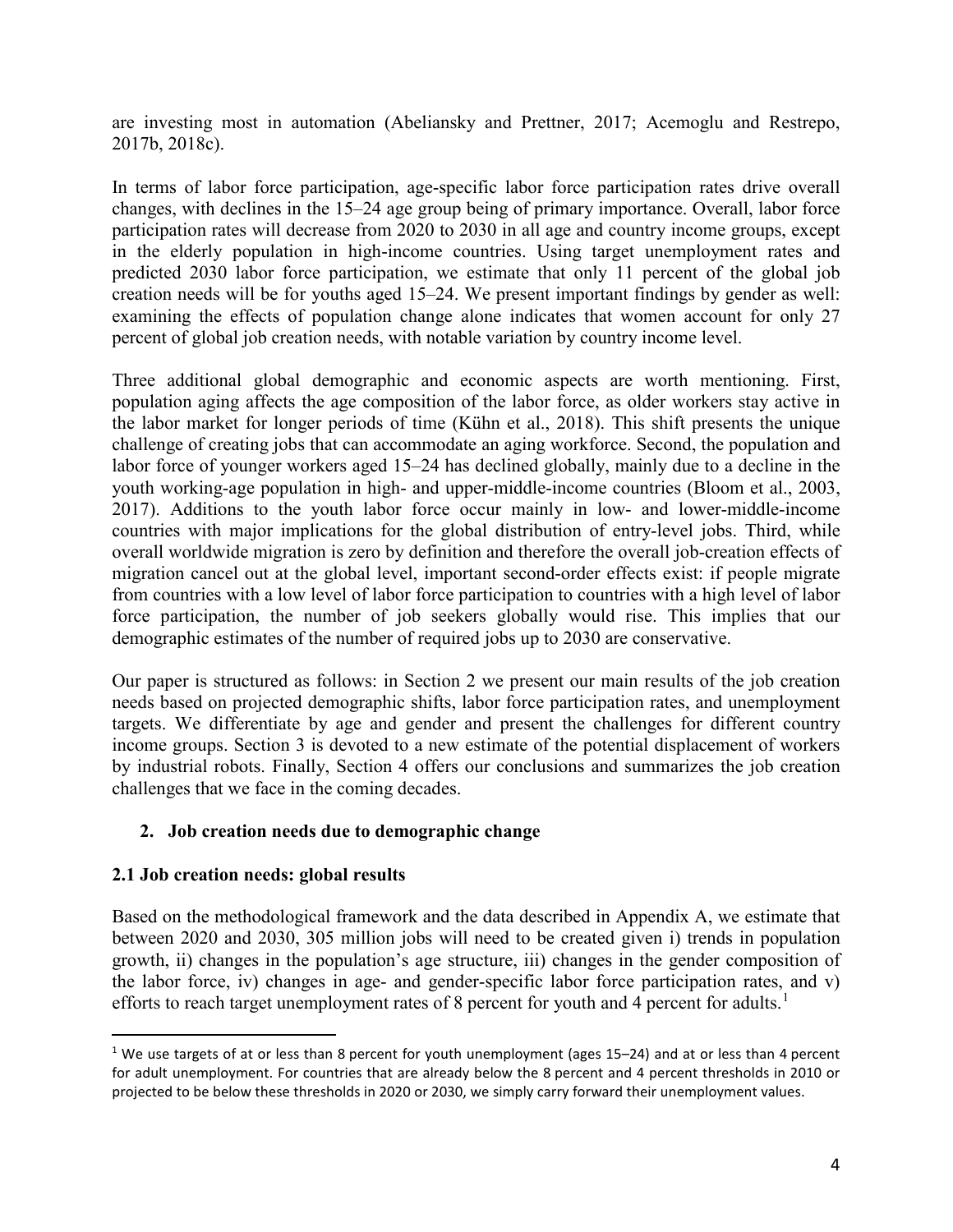We construct our estimates using projected labor force participation rates for 2020 and 2030 and projected unemployment rates for [2](#page-5-0)020 from the United Nations and ILO (Tables 1 and 2).<sup>2</sup> For 2020–2030, population growth will remain the main driver of job creation needs, but the shift in the age structure toward age groups with a higher labor force participation rate, changes in agespecific labor force participation rates, and the specified unemployment targets will also contribute. In the following sections, we describe these channels separately.

|           | <b>Fable 1.</b> Buildingly statistics of fabor force participation rates by age and gender (percent) |        |      |        |      |        |      |        |  |  |  |
|-----------|------------------------------------------------------------------------------------------------------|--------|------|--------|------|--------|------|--------|--|--|--|
|           | 2000                                                                                                 |        | 2010 |        | 2020 |        | 2030 |        |  |  |  |
|           | Male                                                                                                 | Female | Male | Female | Male | Female | Male | Female |  |  |  |
| Global    |                                                                                                      |        |      |        |      |        |      |        |  |  |  |
| Age group |                                                                                                      |        |      |        |      |        |      |        |  |  |  |
| $15+$     | 78.5                                                                                                 | 50.9   | 76   | 48.8   | 74.5 | 47.5   | 72.3 | 45.3   |  |  |  |
| $25+$     | 84.4                                                                                                 | 53.5   | 83   | 52.3   | 81.4 | 51.1   | 78.9 | 48.6   |  |  |  |
| $65+$     | 31.4                                                                                                 | 12.5   | 28.8 | 12.7   | 29.1 | 13.5   | 28.5 | 13.6   |  |  |  |
| $15 - 24$ | 61.5                                                                                                 | 43.1   | 54.8 | 37.2   | 49.3 | 33.2   | 46.8 | 31.7   |  |  |  |
| $15 - 64$ | 82.9                                                                                                 | 55.7   | 80.9 | 53.5   | 80.3 | 52.9   | 79.3 | 51.7   |  |  |  |
| --        |                                                                                                      |        |      |        |      |        |      |        |  |  |  |

**Table 1:** Summary statistics of labor force participation rates by age and gender (percent)

#### **Notes:**

1) Values represent net effects from beginning to end of period and do not reflect movement in the intervening years.

2) Global estimates represent approximately 99 percent of the global population due to lack of labor force participation rates for 14 countries: Antigua and Barbuda, Aruba, Curaçao, Federated States of Micronesia, Grenada, Kiribati, Marshall Islands, Mayotte, Nauru, Palau, Seychelles, South Sudan, State of Palestine, and Tuvalu. 3) Source: Authors' work derived from United Nations (2017) and ILO (2018c).

**Table 2:** Summary statistics of unemployment rates by age and gender (percent)

| $\overline{\phantom{a}}$ | 2000 |        |      | 2010   | 2020 |        |  |
|--------------------------|------|--------|------|--------|------|--------|--|
|                          | Male | Female | Male | Female | Male | Female |  |
| Global                   |      |        |      |        |      |        |  |
| Age group                |      |        |      |        |      |        |  |
| $15+$                    | 5.2  | 5.9    | 5.2  | 5.9    | 4.6  | 5.4    |  |
| $25+$                    | 3.7  | 4.4    | 3.9  | 4.5    | 3.5  | 4.3    |  |
| $15 - 24$                | 11.1 | 11.4   | 11.3 | 12.1   | 11.4 | 12.5   |  |

**Notes:** See Table 1.

## *Job creation needs due to changes in the working-age population*

In Table 3, we use United Nations projections for population growth and labor force participation rates in 2020 and 2030 to calculate global changes in population and labor force, disaggregated by gender. We find that the global working-age population will have increased by

<span id="page-5-0"></span><sup>&</sup>lt;sup>2</sup> Tables 1 and 2 present summary statistics using projections from the United Nations and ILO. These are not our estimates, but rather the projections upon which we base our calculations.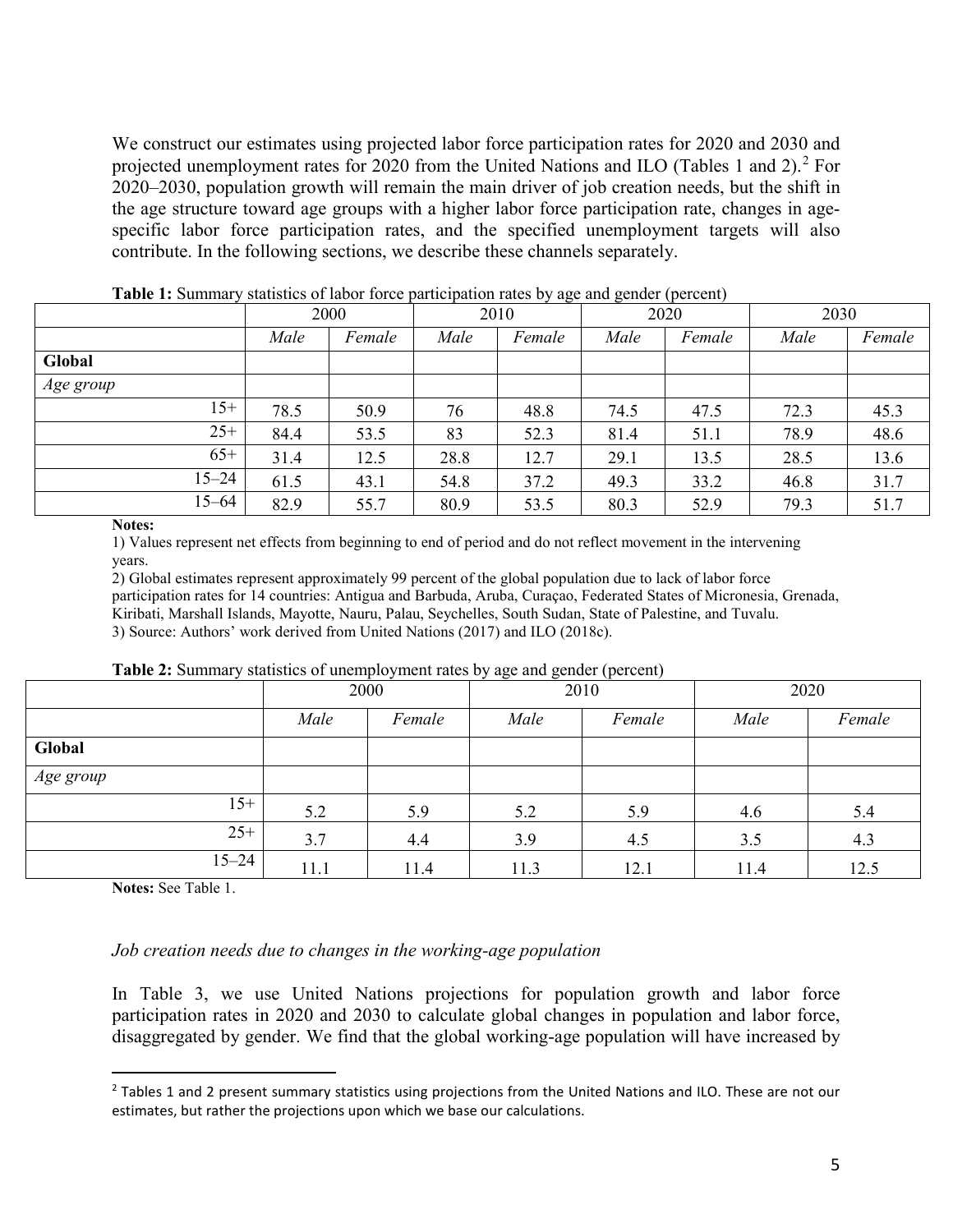516 million between 2010 and 2020, with the growth split quite evenly between males and females. An additional, smaller increase will occur between 2020 and 2030 of 451 million, representing 87 percent of the increase from the former period.[3](#page-6-0) Figures B.1 and B.2 in Appendix B illustrate these changes by five-year age groups for males and females, respectively.

In 2010–2020, the youth working-age population (ages 15–24) will decrease by 8 million among males and 15 million among females (representing 1 and 3 percent decreases, respectively).<sup>[4](#page-6-1)</sup> In 2020–2030, however, the youth working-age population is projected to grow by 50 million for males and 47 million for females, representing 8 percent growth for both genders. Changes in the youth working-age population are important because growth in the 15-24-year-old population in low-income and lower-middle-income countries will significantly contribute to employment needs in 2020–2030, as Section 2.2 explains.

The projected increase in the total 15+ population in 2020–2030 is roughly the same as the increase in 2010–2020. However, the projected increase in the 25+ population in the latter decade is only 84 percent of the increase in 2010–2020. This reflects the growth in the 15–24 age group in the latter time period that was absent in the former.

## *Job creation needs due to changes in population and labor force participation rates*

Combining United Nations population projections in 2020 and 2030 with ILO projections for labor force participation rates in those years, we obtain estimates of changes in the global labor force in 2010–2020 and 2020–2030 (Table 3). In 2010–2020, global labor force participation rates among men 15 and older are projected to decrease by approximately 1.5 percentage points, with most of this shift attributable to a 5.5-percentage point decline among youth. The situation is similar for women aged 15 and older: labor force participation rates are expected to decline by 1.3 percentage points by 2020, with the largest decline of 4 percentage points among youth. Table 3 shows our calculations of how these shifts in labor force participation rates, combined with the aforementioned changes in population, will affect the labor force.

In 2020–2030, the decline in labor force participation rates (LFPR) is projected to be larger in magnitude than in the previous decade (2.2 percentage points for both men and women aged 15+). This decline is partially attributable to declines in youth (ages 15-24) LFPR, as labor force participation rates are projected to decrease by 2.5 percentage points among young men and 1.5 percentage points among young women in this decade.

Figures B.3 and B.4 in Appendix B depict these declines in labor force participation rates for males and females. The changes in population and labor force participation rates culminate in a

<span id="page-6-0"></span> <sup>3</sup> Examining the 15+ population rather than the working-age population of 15–64 reveals a projected increase of roughly 714 million in 2010–2020 and 718 million in 2020–2030. As more people are projected to remain in the job market beyond age 65, a discussion regarding the parameters of the working-age population is warranted (see Sanderson and Scherbov, 2010; Crespo Cuaresma et al., 2014).

<span id="page-6-1"></span><sup>4</sup> Demographic trends in the 10 most populous countries in 2020—mainly in China and Brazil—can explain much of the gender difference in changes in the youth working-age population (United Nations, 2017). The female youth working-age population decreases sharply in 2010–2020 in these countries due to son preference and cohort aging. An overall increase in fertility mitigates this change in 2020–2030.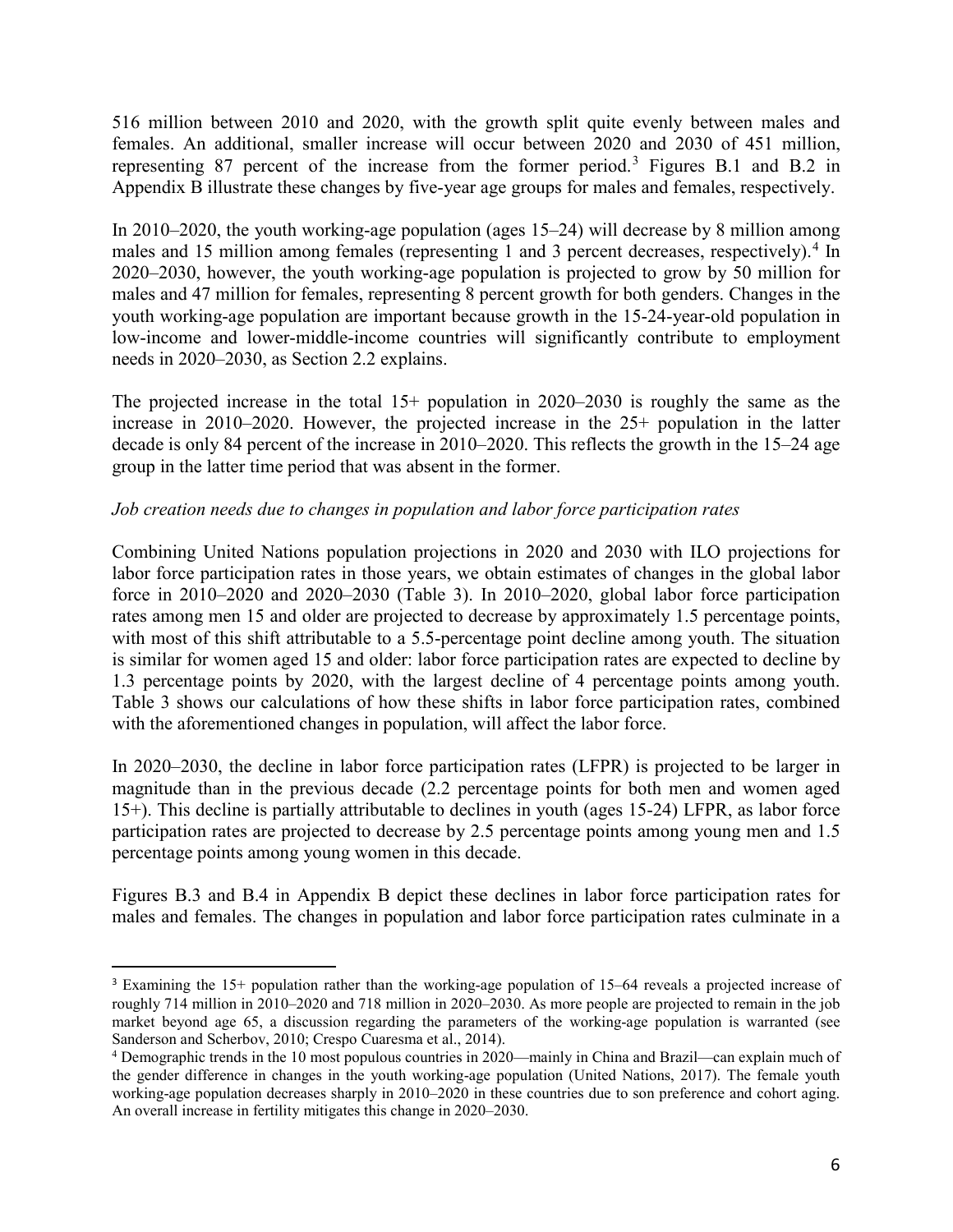decrease in the global labor force for younger age groups and an increase for older age groups. Figures B.5 and B.6 in Appendix B illustrate this labor force shift for males and females.

Figures 1 and 2 depict the change in the labor force in 2020–2030, which is a result of changes in both the working-age population and labor force participation rates. Changes in population and labor force participation rates result in a projected increase of 240 million in 2020-2030 among those aged 15–64 in the global labor force (Table 3).



**Figure 1:** Change in male labor force, 2020–2030 (millions) Source: Authors' work derived from ILO (2018c).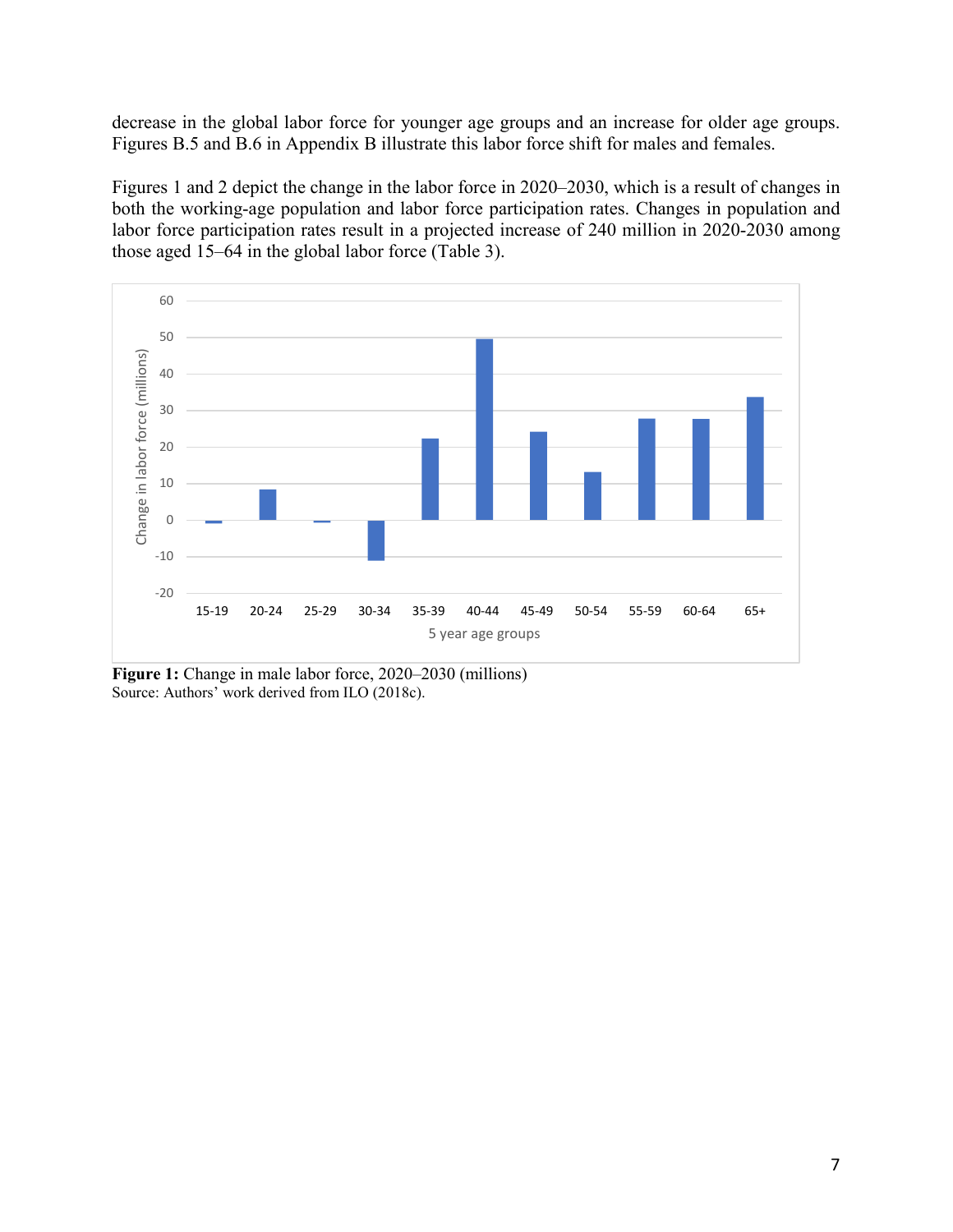

**Figure 2:** Change in female labor force, 2020–2030 (millions) Source: Authors' work derived from ILO (2018c).

| <b>Table 3:</b> Estimated changes in population and labor force in 2010–2020 and 2020–2030, by age and |  |  |  |  |  |
|--------------------------------------------------------------------------------------------------------|--|--|--|--|--|
| gender (millions)                                                                                      |  |  |  |  |  |

|           |           |        | Change in population |        | Change in labor force |           |           |        |  |
|-----------|-----------|--------|----------------------|--------|-----------------------|-----------|-----------|--------|--|
|           | 2010-2020 |        | $2020 - 2030$        |        |                       | 2010-2020 | 2020-2030 |        |  |
|           | Male      | Female | Male                 | Female | Male                  | Female    | Male      | Female |  |
| Global    |           |        |                      |        |                       |           |           |        |  |
| Age group |           |        |                      |        |                       |           |           |        |  |
| $15+$     | 361       | 353    | 360                  | 358    | 231                   | 135       | 195       | 99     |  |
| $25+$     | 369       | 368    | 310                  | 311    | 269                   | 164       | 187       | 93     |  |
| $65+$     | 93        | 104    | 124                  | 143    | 28                    | 16        | 34        | 20     |  |
| $15 - 24$ | $-8$      | $-15$  | 50                   | 47     | $-38$                 | $-29$     | 8         |        |  |
| $15 - 64$ | 268       | 248    | 236                  | 215    | 203                   | 119       | 161       | 79     |  |

#### **Notes:**

1) Values represent net effects from beginning to end of period and do not reflect movement in the intervening years.

2) Population numbers are obtained from the United Nations' World Population Prospects: The 2017 Revision (United Nations, 2017) and thus refer to July 1 for each year indicated. Numbers are based on the medium-fertility variant. Note that population growth is fairly sensitive to the variant used.

3) Global estimates represent approximately 99 percent of global population due to lack of labor force participation rates for 14 countries: Antigua and Barbuda, Aruba, Curaçao, Federated States of Micronesia, Grenada, Kiribati, Marshall Islands, Mayotte, Nauru, Palau, Seychelles, South Sudan, State of Palestine, and Tuvalu. 4) Source: Authors' work derived from United Nations (2017) and ILO (2018c).

*Job creation needs due to changes in population and labor force and adoption of target unemployment rates*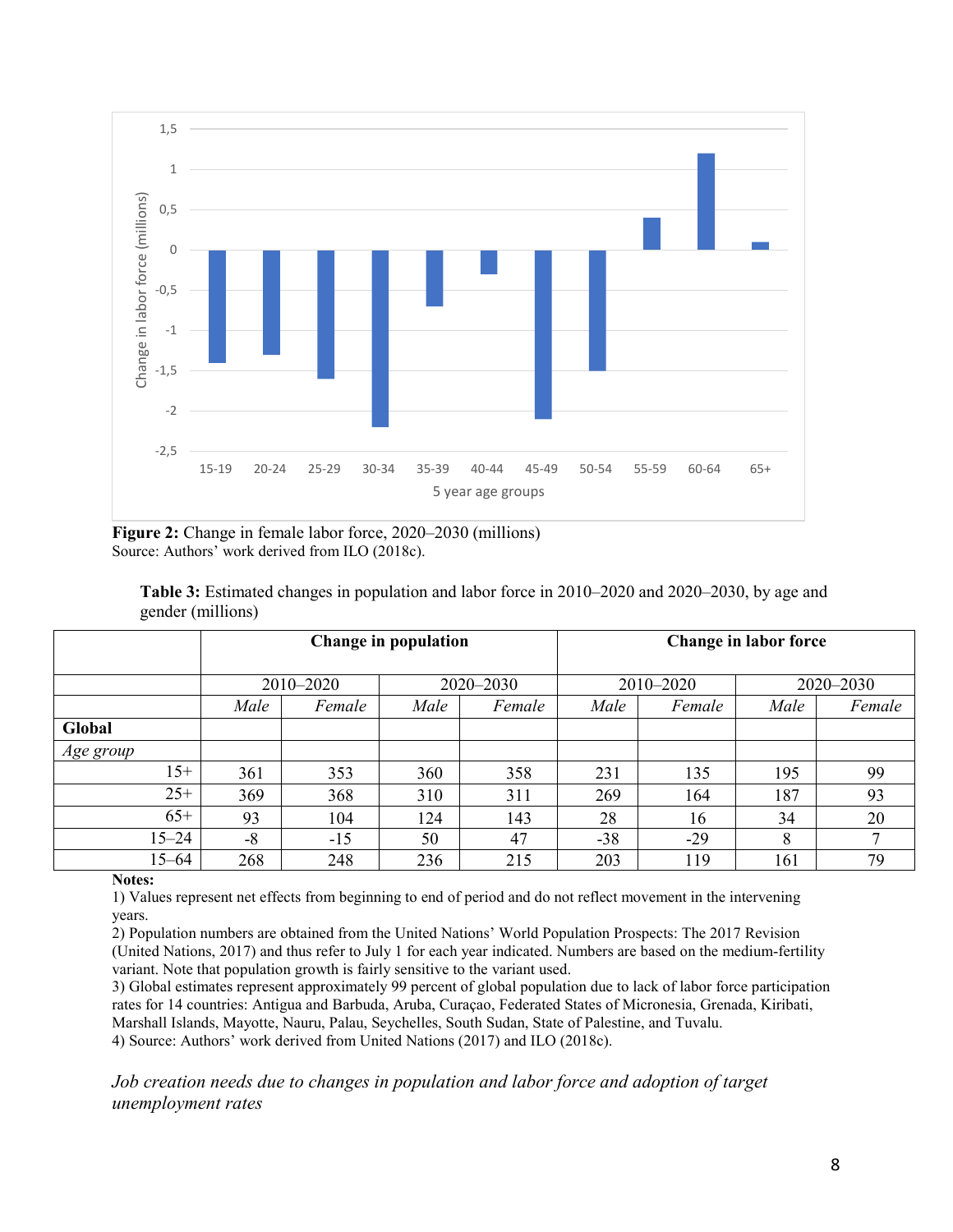Next, we analyze how changes in target unemployment rates affect our results (Table 4).<sup>[5](#page-9-0)</sup> To this end, our first baseline results project the employment needs in 2020–2030 assuming constant unemployment rates and labor force participation rates at 2020 levels. Then we adopt target unemployment rates of 8 percent for youth (ages 15–24) and 4 percent for adults (aged 25+) and the ILO projections for 2030 labor force participation rates to analyze how these targets affect job creation needs as compared with the baseline results. If the 2020 unemployment rates projected by the ILO are lower than our proposed targets, we use those rates for our 2030 projections<sup>[6](#page-9-1)</sup>.

## *Drivers of employment needs: global results*

Based on Equation (5) in Appendix A, we combine the components described in the previous sections and find that employment growth amounts to 366 million workers globally between 2010 and 2020, which implies a growth rate of 12 percent (Table 4). Projecting forward to 2030, we arrive at the need to create 581 million jobs, a required employment growth of 17 percent. This calculation assumes constant 2020 unemployment and labor force participation rates.

When we use projected 2030 labor force participation rates and target unemployment rates in 2030, employment needs are projected to increase only by 305 million. This presents a 17 percent decline in job growth requirements compared with the previous decade's projections.

The drop can be attributed to declines in population growth and labor force participation among 15-24-year-old males: our estimates of job creation needs for young men are 82 percent lower when using 2030 labor force participation and target unemployment rates rather than 2020 data.

Our estimates of job creation needs using 2030 labor force participation and target unemployment rates are 44 percent lower for males aged 25+ and 40 percent lower for females aged 25+ than our estimates using constant 2020 data. This discrepancy may be due to the delayed effects of declines in population growth and labor force participation that occurred for

<span id="page-9-0"></span><sup>&</sup>lt;sup>5</sup> We use targets for 2030 unemployment but not for 2030 labor force participation in our demographic projections because the ILO does not provide projected unemployment rates for 2030, while the ILO does provide projected labor force participation rates for 2030. Because the difference between our projections of labor supply and the future job creation needs are absorbed in the residual of unemployment, we need to tie our hands with respect to this variable to make reasonable predictions of how many jobs will need to be created in 2030. There are two straightforward options to achieve this: i) using the projected 2020 unemployment rates and ii) using unemployment rates that have been suggested as targets in the past. We follow both approaches and rely on Bloom and McKenna (2015) for the particular values of target unemployment rates. Unemployment targets of 8 percent for youth and 4 percent for adults are ambitious, yet reasonably close to current estimates of full employment in the United States (U.S. Congressional Budget Office, Natural Rate of Unemployment (Long-Term)).  $6$  In 2020, the ILO projects the global unemployment rate for people aged 15+ to be approximately 4.6 percent for men and 5.4 percent for women. Separating the two age groups (15–24 and 25+), the estimate amounts to roughly 11.4 percent for young men and 12.5 percent for young women and 3.5 percent and 4.3 percent for adult men and

<span id="page-9-1"></span>adult women, respectively. In the target-based approach, we do not assume different unemployment targets based on gender.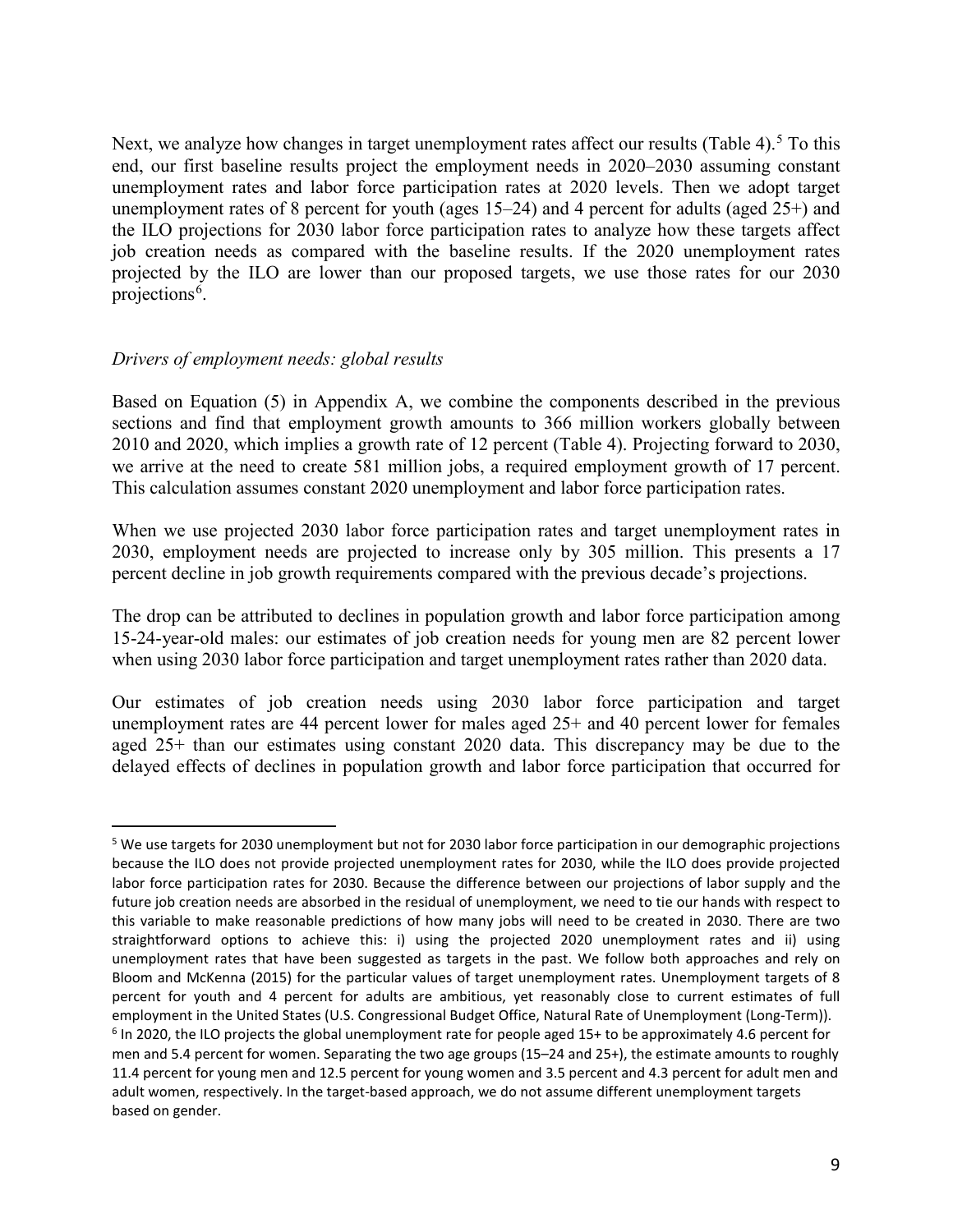youth (ages 15-24) in 2010–2020. Effects on the youth population in the previous decade may appear in the adult labor force of the following decade.

We find gender imbalances in both employment needs in 2010–2020 and projected employment needs in 2020–2030. Due to substantial differences in labor force participation rates, nearly equal changes in male and female populations do not translate into equal changes in the labor force or in employment. While female population growth in 2010–2020 accounts for approximately 50 percent of all population growth, women account for only 37 percent of the changes in the labor force and 37 percent of changes in employment. This imbalance is due to women having substantially lower labor force participation rates than men; in 2020, the projected participation rates are 74.5 percent for men and 47.5 percent for women aged 15 and older. The projected trends for 2020–2030 are nearly identical, deviating only by a few percentage points, and thus this gap between male and female labor force participation and employment is not projected to narrow by 2030.

|           |           |                                                                      |       |                                                       | Change in employment 2020–2030 |                                                                                                                                 |        |  |  |  |  |
|-----------|-----------|----------------------------------------------------------------------|-------|-------------------------------------------------------|--------------------------------|---------------------------------------------------------------------------------------------------------------------------------|--------|--|--|--|--|
|           |           | Projected change<br>in employment<br>$2010 - 2020$<br>Male<br>Female |       | <b>Constant 2020</b><br>unemployment rate<br>and LFPR |                                | Unemployment rate targets of at or less than 8<br>percent for youth and at or less than 4 percent<br>for adults (and 2030 LFPR) |        |  |  |  |  |
|           |           |                                                                      |       | Male<br>Female                                        |                                | Male                                                                                                                            | Female |  |  |  |  |
| Global    |           |                                                                      |       |                                                       |                                |                                                                                                                                 |        |  |  |  |  |
| Age group |           |                                                                      |       |                                                       |                                |                                                                                                                                 |        |  |  |  |  |
|           | $15 - 24$ | $-34$                                                                | $-26$ | 94                                                    | 14                             | 17                                                                                                                              | 15     |  |  |  |  |
|           | $15+$     | 232                                                                  | 134   | 414                                                   | 167                            | 198                                                                                                                             | 107    |  |  |  |  |
|           | $25+$     | 267                                                                  | 160   | 320                                                   | 153                            | 180                                                                                                                             | 92     |  |  |  |  |

**Table 4:** Estimated changes in employment in 2010–2020 and 2020–2030, by age and gender (millions)

#### **Notes:**

1) Values represent net effects from beginning to end of period and do not reflect movement in the intervening years.

2) Population numbers are obtained from the United Nations' World Population Prospects: The 2017 Revision (United Nations, 2017) and thus refer to 1 July for each year indicated. Numbers are based on the medium-fertility variant. Note that population growth is fairly sensitive to the variant used.

3) Global estimates represent approximately 99 percent of global population due to lack of labor force participation rates for 14 countries: Antigua and Barbuda, Aruba, Curaçao, Federated States of Micronesia, Grenada, Kiribati, Marshall Islands, Mayotte, Nauru, Palau, Seychelles, South Sudan, State of Palestine, and Tuvalu.

4) Source: Authors' work derived from United Nations (2017) and ILO (2018c).

## **2.2 Job creation needs: country income group results**

Our results indicate that the job creation challenge in 2020–2030 will be concentrated in lowand lower-middle-income countries, where population growth is above the world average and the youth population is increasing. Low- and lower-middle-income countries are projected to account for almost 70 percent of job creation needs between 2020 and 2030. This concentration of job creation needs is in large part attributable to these countries' disproportionate share of population growth: these countries account for 75 percent of all population growth in the coming decade. In the following sections, we outline the effects of population growth, changes in LFPR*,*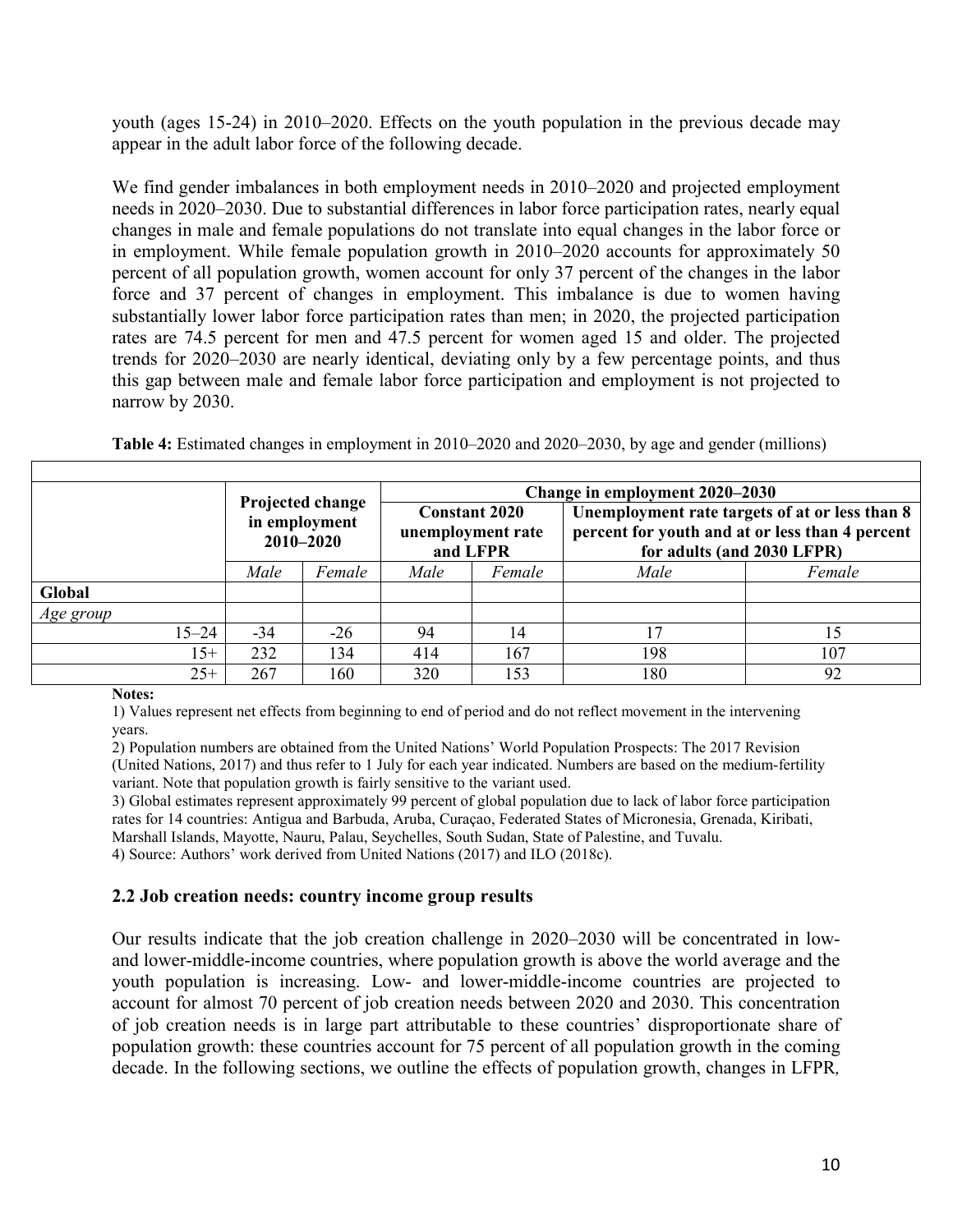and theoretical achievement of target unemployment rates on job creation needs, disaggregated by country income group.

## *Job creation needs due to changes in the working-age population by country income group*

As in the global projections in Section 2.1, we use ILO LFPR figures for 2020 and 2030 and ILO unemployment rate projections for 2020. Tables 5 and 6 summarize these labor force participation rates and unemployment rates by country income group.

We calculate changes in population and labor force in 2010–2020 and in 2020–2030; Table 7 presents our estimates by country income group. Overall population growth is projected to concentrate in low- and lower-middle-income countries in both the 2010–2020 and 2020–2030 time periods. Low- and lower-middle-income countries will account for 70 percent and 75 percent of the growth of the population aged 15 and older in 2010–2020 and 2020–2030, respectively.

An even more striking dichotomy arises when we examine population growth by country income group and age group. In 2010–2020, the youth working-age population (ages 15–24) is projected to decline globally among males and females. This decrease can be attributed to declining youth populations in high- and upper-middle-income countries. In absolute values, a decline of 10 million and 90 million youths aged 15–24 is expected to occur in high- and upper-middle-income countries, respectively, between 2010 and 2020. By contrast, an increase of 76 million young working-age people is expected to occur in low- and lower-middle-income countries combined in that decade.

In 2020–2030, an addition of 14 million young people aged 15-24 is expected to occur among high- and upper-middle-income countries, compared with an expected addition of 82 million among low- and lower-middle-income countries.

The projections for the 15–64 age group are quite similar: 98 percent of the increase in the working-age population from 2020 to 2030 is expected to come from low- and lower-middleincome countries.

These contrasts in global population dynamics have profound implications for future job creation needs and related research. For example, one might plausibly conjecture that low- and lowermiddle-income countries may benefit from more "entry-level" jobs to employ their rising youth population, whereas high- and upper-middle-income countries would benefit from less physically demanding jobs that are more suited to an increasing elderly workforce.

Service sector jobs may already represent employment opportunities for older workers in industrialized countries. In this case, the obstacles to employment of the older workforce would plausibly be a lack of jobs with comparably high wages for older workers who have been displaced from their original jobs and mandatory retirement policies that prevent them from continuing to work. However, countries with an aging workforce might invest more in automation than in changing legislation to promote employment of the elderly. Indeed, evidence exists that aging countries invest more in automation and thereby use industrial robots to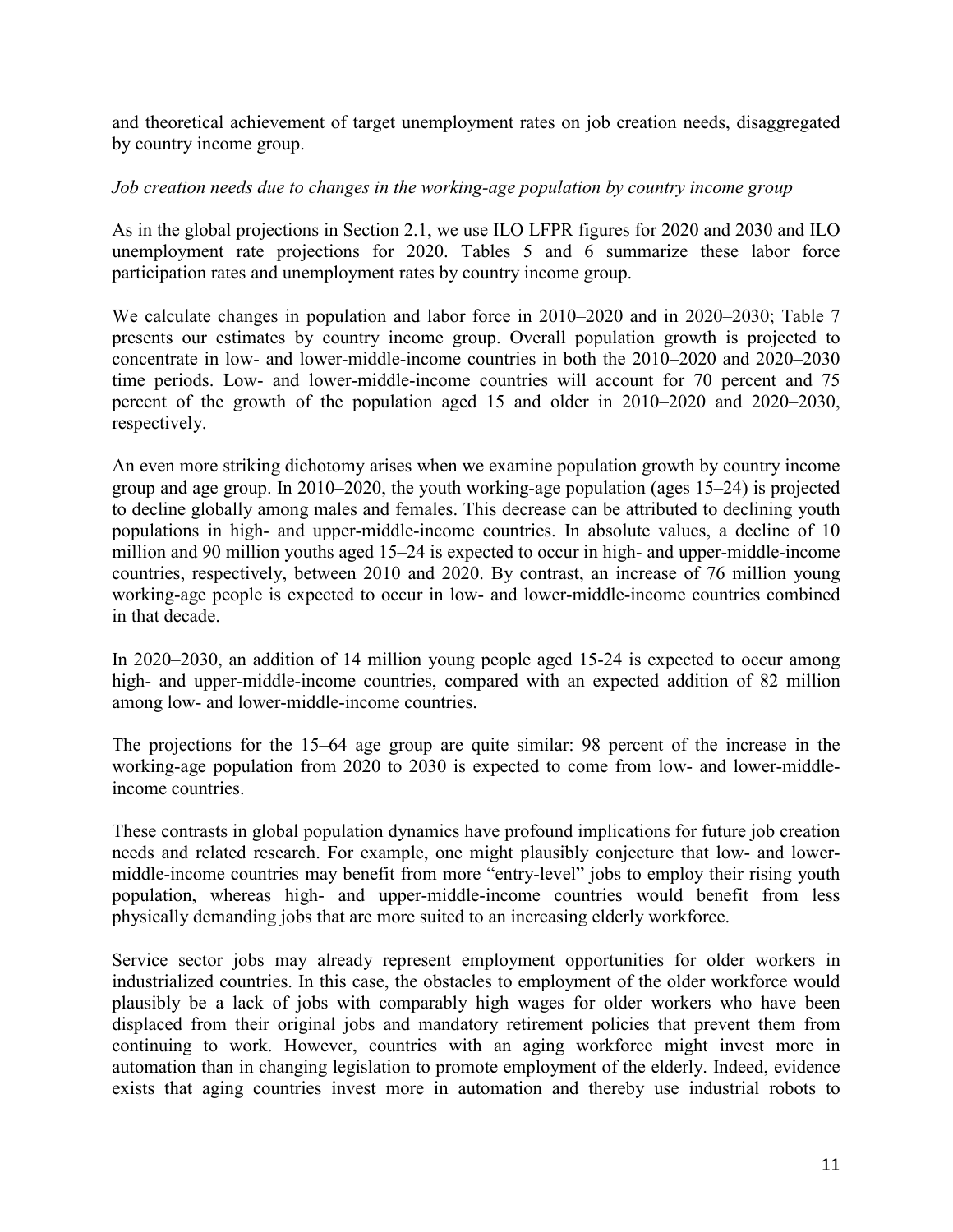compensate partially for the challenges of a shrinking workforce (Abeliansky and Prettner, 2017; Acemoglu and Restrepo, 201[7](#page-12-0)b, 2018c).<sup>7</sup> Acemoglu and Restrepo (2018c), for example, show that population aging explains between 40 percent and 65 percent of the adoption of industrial robots across countries even when controlling for income levels.

On top of these aspects, automation exacerbates a trend toward reshoring, in which many firms that previously offshored production to lower-income countries are bringing production back to higher-income countries (Chu et al., 2013; Krenz et al., 2018). This could hurt lower-income countries' prospects for using a strategy of export-led growth to meet their rising demand for employment.

# *Job creation needs due to changes in population and labor force participation rates by country income group*

We use the changes in working-age population outlined above, combined with ILO LFPR projections for 2020 and 2030*,* to calculate changes in the labor force in 2010–2020 and in 2020– 2030 by country income group (Table 7). Between 2010 and 2020, labor force participation rates are projected to decrease, except for women and the older population in high-income countries<sup>[8](#page-12-1)</sup>. For all other country income groups, labor force participation rates will decline across gender and age groups.

Young working-age men will experience the greatest percentage point decreases across all income levels. The general trend is that the percentage point decrease in youth male participation will be greater in countries with higher income, excluding high-income countries, which seem to break this pattern. In all country income groups, age-specific labor force participation rates are expected to drive participation rate changes, with declines in the 15–24 age group being a primary driver of overall declines in participation.

Similar to the trends from 2010-2020, labor force participation rates decrease from 2020 to 2030 in all age and country income groups, except in the elderly population in high-income countries. Notably, this increase in elderly workforce participation does not hold true for other country income groups. While age-specific declines continue to drive overall declines in labor force participation in this latter decade, declines in the adult population (those aged 25 and above) may also contribute to our projections.

Table 7 shows the impact of changes in population and labor force participation rates on the number of people in the labor force, disaggregated by age, gender, and country income group. Population growth in low-income and lower-middle-income countries mitigates the aforementioned declines in LFPR, leading to a sizeable increase in the labor force from 2020 to 2030. For these country income groups, we project a combined labor force increase (for ages 15+) of 109 million.

 $\overline{a}$ 

<span id="page-12-0"></span><sup>7</sup> In estimating and interpreting the correlation between aging and automation among countries, one needs to be cautious to consider the effects of aging on offshoring that could be used as an alternative to automation (see, for example, Abeliansky et al., 2015; Krenz et al., 2018).

<span id="page-12-1"></span><sup>8</sup> Participation rates will rise by 2.7 percentage points for working-age women in high-income countries and by 2.9 and 2.3 percentage points for men and women aged 65 and older.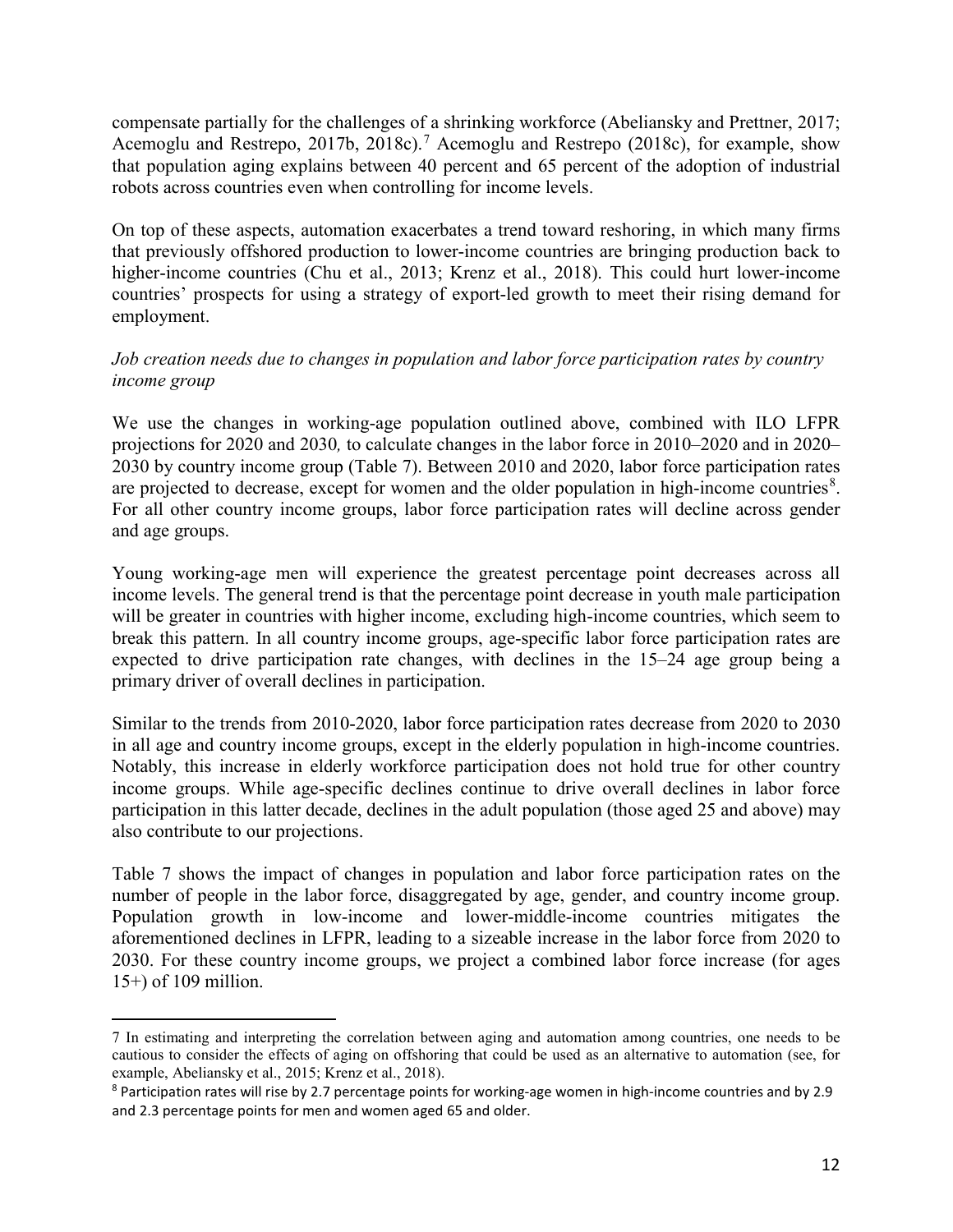|                             |      | 2000   |      | 2010   |      | 2020   |      | 2030   |
|-----------------------------|------|--------|------|--------|------|--------|------|--------|
|                             | Male | Female | Male | Female | Male | Female | Male | Female |
| <b>Country income group</b> |      |        |      |        |      |        |      |        |
| High income                 |      |        |      |        |      |        |      |        |
| $15+$                       | 71   | 50.7   | 69.1 | 51.9   | 68   | 52.5   | 65.3 | 50.9   |
| $25+$                       | 74.9 | 51.4   | 73.4 | 53.6   | 71.6 | 54     | 68.6 | 52.4   |
| $65+$                       | 14.9 | 6.5    | 16.2 | 8.1    | 19.1 | 10.4   | 20.3 | 11.5   |
| $15 - 24$                   | 53.1 | 46.8   | 47.6 | 42.4   | 46.6 | 42.5   | 44.3 | 40.8   |
| $15 - 64$                   | 80.2 | 61.3   | 79.2 | 63.4   | 80   | 66.1   | 79.5 | 66.6   |
| Upper-middle income         |      |        |      |        |      |        |      |        |
| $15+$                       | 80   | 59.8   | 76.3 | 56     | 74.3 | 53.7   | 69.7 | 49.3   |
| $25+$                       | 85   | 62.1   | 82.2 | 59.3   | 79.5 | 56.7   | 74.7 | 52     |
| $65+$                       | 32.3 | 14     | 26.5 | 12.3   | 25.8 | 12.3   | 23.9 | 11.7   |
| $15 - 24$                   | 63.9 | 52.1   | 56.2 | 44     | 48.6 | 37.2   | 44.7 | 34     |
| $15 - 64$                   | 84.3 | 65     | 81.3 | 61.5   | 81.2 | 60.9   | 78.8 | 58.5   |
| Lower-middle income         |      |        |      |        |      |        |      |        |
| $15+$                       | 80.7 | 38.1   | 78.7 | 36.1   | 77   | 35.4   | 76   | 34.8   |
| $25+$                       | 89.3 | 41.3   | 88.7 | 40.1   | 87.4 | 39.6   | 85.8 | 38.8   |
| $65+$                       | 47.3 | 15.5   | 43.7 | 15.7   | 42.3 | 15.5   | 40.7 | 15.4   |
| $15 - 24$                   | 61.5 | 30.9   | 54.2 | 25.9   | 47.4 | 22.4   | 44.7 | 21.3   |
| $15 - 64$                   | 82.9 | 40     | 81.2 | 37.9   | 79.9 | 37.4   | 79.7 | 37.3   |
| Low income                  |      |        |      |        |      |        |      |        |
| $15+$                       | 82   | 65.9   | 80.1 | 64.2   | 78.6 | 64     | 78.3 | 63.4   |
| $25+$                       | 91.3 | 70.4   | 89.9 | 69.5   | 88.6 | 69.8   | 87.9 | 69     |
| $65+$                       | 64.8 | 40.7   | 61.5 | 39.7   | 58.6 | 39     | 56.6 | 38.1   |
| $15 - 24$                   | 65.4 | 57.3   | 62.6 | 54.2   | 60.2 | 52.5   | 58.6 | 51.3   |
| $15 - 64$                   | 82.9 | 67.6   | 81.2 | 65.9   | 79.7 | 65.7   | 79.5 | 65.3   |

**Table 5:** Summary statistics of labor force participation rates by age, gender, and country income group (percent)

**Notes:**

1) Values represent net effects from beginning to end of period and do not reflect movement in the intervening years.

2) Global estimates represent approximately 99 percent of global population due to lack of labor force participation rates for 14 countries: Antigua and Barbuda, Aruba, Curaçao, Federated States of Micronesia, Grenada, Kiribati, Marshall Islands, Mayotte, Nauru, Palau, Seychelles, South Sudan, State of Palestine, and Tuvalu.

3) Countries are classified into country income groups based on the World Bank's country income classifications, as set on July 1, 2016.

4) Source: Authors' work derived from United Nations (2017) and ILO (2018c).

**Table 6:** Summary statistics of unemployment rates by age, gender, and country income group (percent)

|                      |                | 2000 |                | 2010 | 2020 |        |  |
|----------------------|----------------|------|----------------|------|------|--------|--|
|                      | Male<br>Female |      | Male<br>Female |      | Male | Female |  |
| Country income group |                |      |                |      |      |        |  |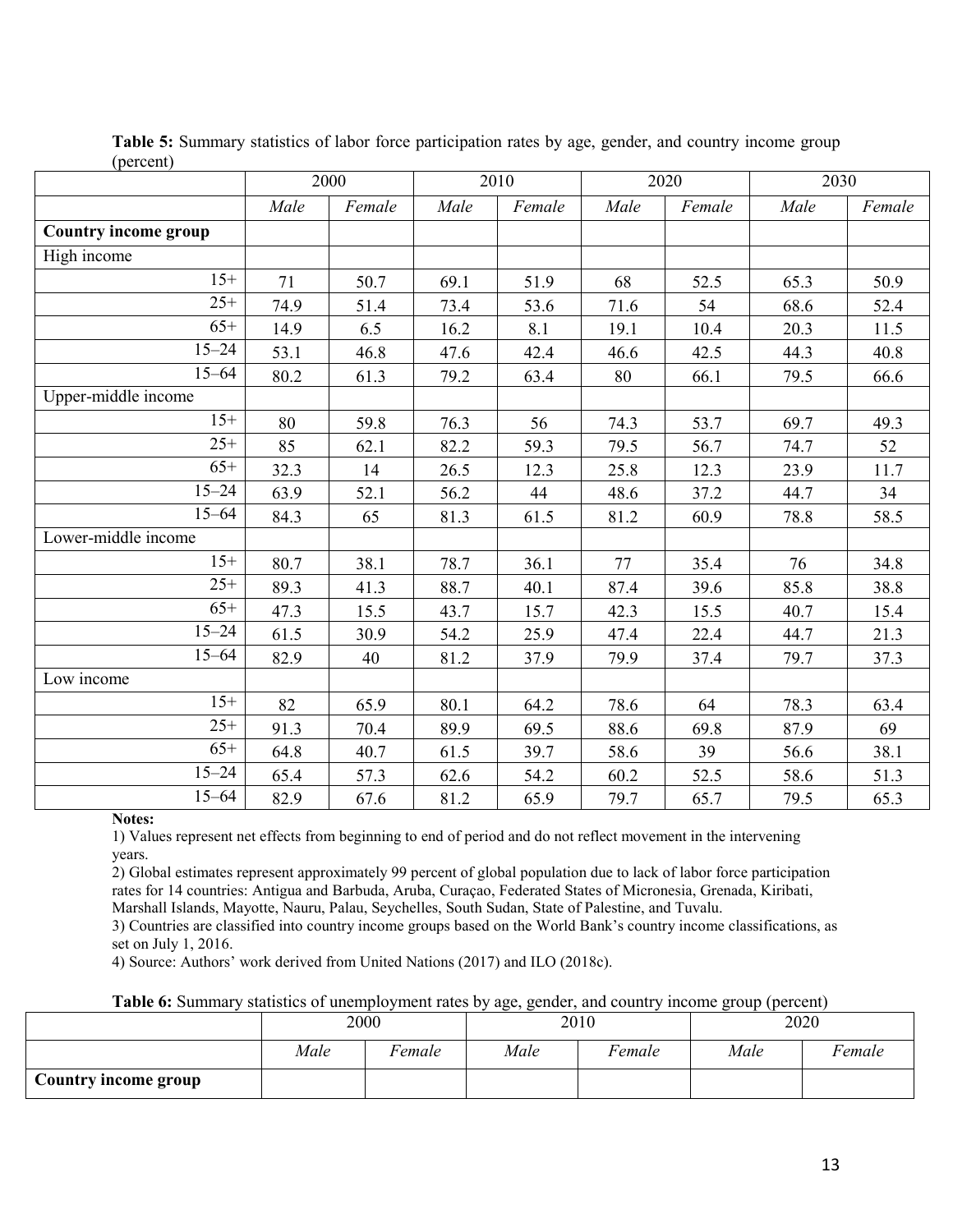| High income         |      |      |                |                |                |      |
|---------------------|------|------|----------------|----------------|----------------|------|
| $15+$               | 6.3  | 7.5  | 8.3            | 8.1            | 4.8            | 5.5  |
| $25+$               | 5.1  | 6.3  | 7              | $\tau$         | $\overline{4}$ | 4.8  |
| $15 - 24$           | 14.1 | 14   | 18.6           | 16.5           | 12.1           | 11.3 |
| Upper-middle income |      |      |                |                |                |      |
| $15+$               | 5.9  | 5.7  | 6              | 5.7            | 6              | 6    |
| $25+$               | 4.4  | 4.3  | 4.6            | 4.4            | 4.9            | 4.9  |
| $15 - 24$           | 12.1 | 11.3 | 12.6           | 12.5           | 14.4           | 15.5 |
| Lower-middle income |      |      |                |                |                |      |
| $15+$               | 4.1  | 5.3  | 3.3            | 4.9            | 3.5            | 5.2  |
| $25+$               | 2.3  | 3.1  | 1.8            | 3.1            | $\overline{2}$ | 3.5  |
| $15 - 24$           | 10.1 | 11.9 | 9.2            | 12.1           | 11.1           | 14.5 |
| Low income          |      |      |                |                |                |      |
| $15+$               | 4.4  | 4.2  | 4.1            | 4.5            | 3.6            | 3.8  |
| $25+$               | 3.1  | 3.1  | 3              | 3.5            | 2.7            | 2.9  |
| $15 - 24$           | 7.6  | 6.8  | $\overline{7}$ | $\overline{7}$ | 6.3            | 6.1  |

**Notes:** See Table 5.

**Table 7:** Estimated changes in population and labor force in 2010–2020 and 2020–2030, by age, gender, and country income group (millions)

|                      |       |           | <b>Change in population</b> |                  | <b>Change in labor force</b> |                |                |                |  |
|----------------------|-------|-----------|-----------------------------|------------------|------------------------------|----------------|----------------|----------------|--|
|                      |       | 2010-2020 |                             | 2020-2030        |                              | 2010-2020      |                | 2020-2030      |  |
|                      | Male  | Female    | Male                        | Female           | Male                         | Female         | Male           | Female         |  |
| Country income group |       |           |                             |                  |                              |                |                |                |  |
| High income          |       |           |                             |                  |                              |                |                |                |  |
| $15+$                | 33    | 28        | 22                          | 21               | 18                           | 18             | $\overline{2}$ | $\overline{3}$ |  |
| $25+$                | 37    | 32        | 22                          | 20               | 21                           | 20             | $\overline{3}$ | $\overline{4}$ |  |
| $65+$                | 25    | 25        | 27                          | 27               | 7                            | 5              | $\overline{7}$ | 5              |  |
| $15 - 24$            | $-5$  | $-5$      | $\mathbf{0}$                | $\boldsymbol{0}$ | $-3$                         | $-2$           | $-2$           | $-1$           |  |
| $15 - 64$            | 8     | 3         | $-5$                        | $-7$             | 11                           | 13             | $-5$           | $-2$           |  |
| Upper-middle income  |       |           |                             |                  |                              |                |                |                |  |
| $15+$                | 82    | 82        | 70                          | 69               | 42                           | 22             | $\mathbf{0}$   | $-12$          |  |
| $25+$                | 126   | 128       | 61                          | 63               | 80                           | 52             | 4              | $-9$           |  |
| $65+$                | 42    | 49        | 55                          | 66               | 10                           | 6              | 10             | $\tau$         |  |
| $15 - 24$            | $-44$ | $-46$     | 8                           | 6                | $-38$                        | $-31$          | $-3$           | $-3$           |  |
| $15 - 64$            | 40    | 33        | 15                          | 4                | 32                           | 16             | $-10$          | $-19$          |  |
| Lower-middle income  |       |           |                             |                  |                              |                |                |                |  |
| $15+$                | 190   | 186       | 194                         | 194              | 126                          | 57             | 130            | 59             |  |
| $25+$                | 168   | 169       | 173                         | 173              | 134                          | 62             | 129            | 57             |  |
| $65+$                | 24    | 27        | 38                          | 45               | 9                            | $\overline{4}$ | 14             | 7              |  |
| $15 - 24$            | 22    | 16        | 22                          | 21               | $-8$                         | $-5$           |                |                |  |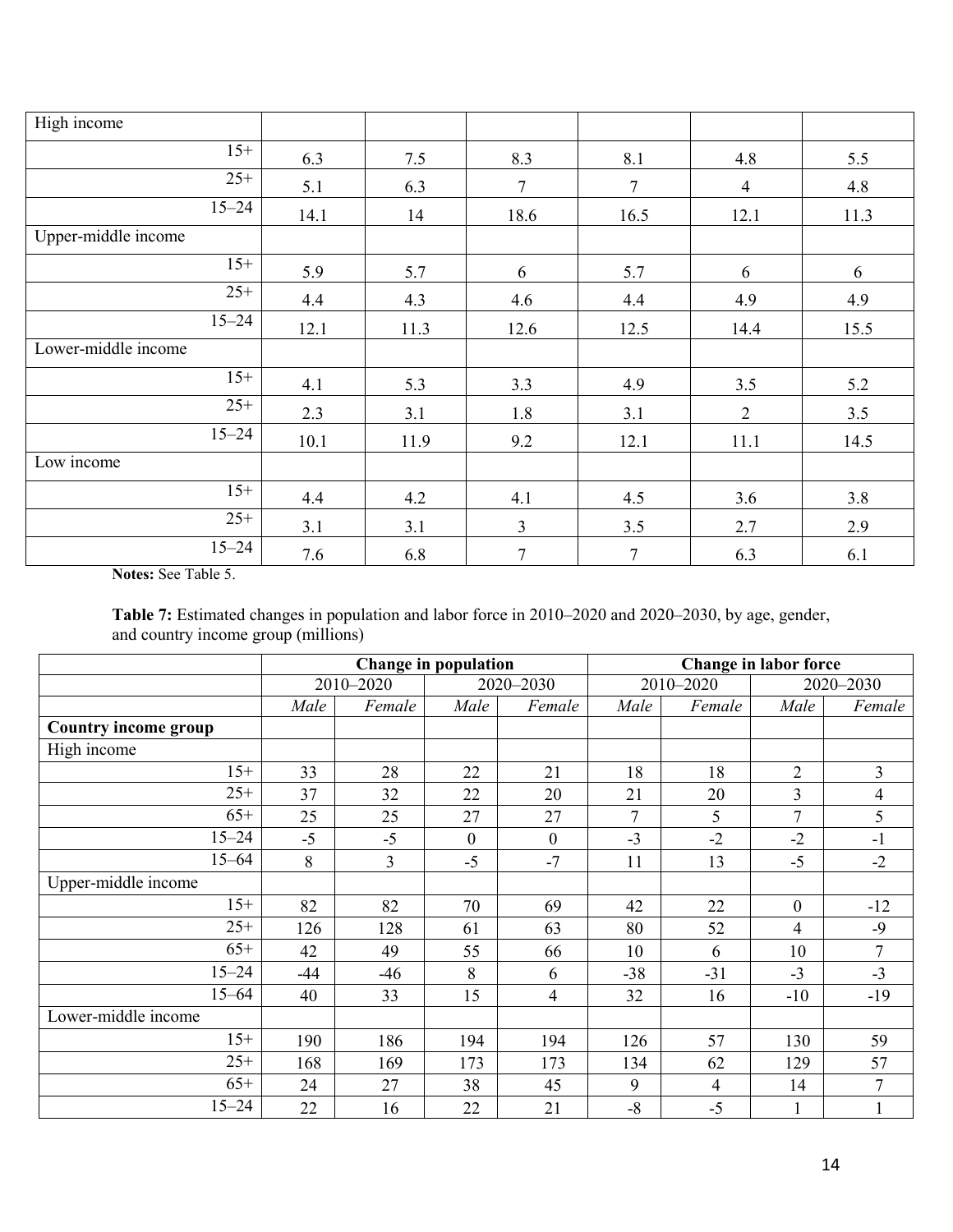|            | $15 - 64$ | 166 | 159 | 157 | 150 | 17 | 53 |    | 52 |
|------------|-----------|-----|-----|-----|-----|----|----|----|----|
| Low income |           |     |     |     |     |    |    |    |    |
|            | $15+$     | 57  | 57  | 74  | 74  | 44 | 38 | 62 | 50 |
|            | $25+$     | 37  | 39  | 53  | 54  | 34 | 29 | 51 | 40 |
|            | $65+$     |     |     | 4   |     |    |    |    |    |
|            | $15 - 24$ | 20  | 18  | 20  | 19  |    |    |    | 10 |
|            | 15–64     | 54  | 54  | 69  | 68  | 43 | 36 | 60 | 48 |

#### **Notes:**

1) Values represent net effects from beginning to end of period and do not reflect movement in the intervening years.

2) Population numbers are obtained from the United Nations' World Population Prospects: The 2017 Revision (United Nations, 2017) and thus refer to July 1 for each year indicated. Numbers are based on the medium-fertility variant. Note that population growth is fairly sensitive to the variant used.

3) Global estimates represent approximately 99 percent of global population due to lack of labor force participation rates for 14 countries: Antigua and Barbuda, Aruba, Curaçao, Federated States of Micronesia, Grenada, Kiribati, Marshall Islands, Mayotte, Nauru, Palau, Seychelles, South Sudan, State of Palestine, and Tuvalu.

4) Countries are classified into country income groups based on the World Bank's country income classifications, as set on July 1, 2016.

5) Source: Authors' work derived from United Nations (2017) and ILO (2018c).

#### *Job creation needs due to changes in population and labor force participation and adoption of target unemployment rates by country income group*

Table 8 shows that the distribution of job creation needs changes quite drastically among country income groups in 2010–2020 and in 2020–2030. In the earlier decade, nearly 70 percent of projected job creation requirements concentrate in low- and lower-middle-income countries. High-income countries comprise only 14 percent of employment needs. The projected employment requirements are fairly evenly split between men and women, except in upper- and lower-middle-income countries, where approximately 30 percent of projected required jobs are for women.

In 2020–2030, using target unemployment rates and predicted 2030 labor force participation rates, we estimate that 94 percent of job creation needs will come from low- and lower-middleincome countries, with an absolute value of only 19 million jobs being required in high- and upper-middle-income countries.

Only 11 percent of the global job creation needs will be for youths in 2020–2030. In high- and upper-middle-income countries, youths will account for 21 percent of new employment requirements; in low- and lower-middle-income countries, they will account for 10 percent. This suggests that the previous decade's increase in youth population may be a primary driver of increasing adult employment requirements by 2030 in low- and lower-middle-income countries. Another implication is that in 2020–2030 an increasing youth population, while still an important factor, will no longer be the main driver of employment needs.

#### *Drivers of employment needs: country income group results*

Revisiting our decomposition analysis, in which we hold unemployment and labor force participation rates constant at 2020 levels to isolate the effect of population changes on the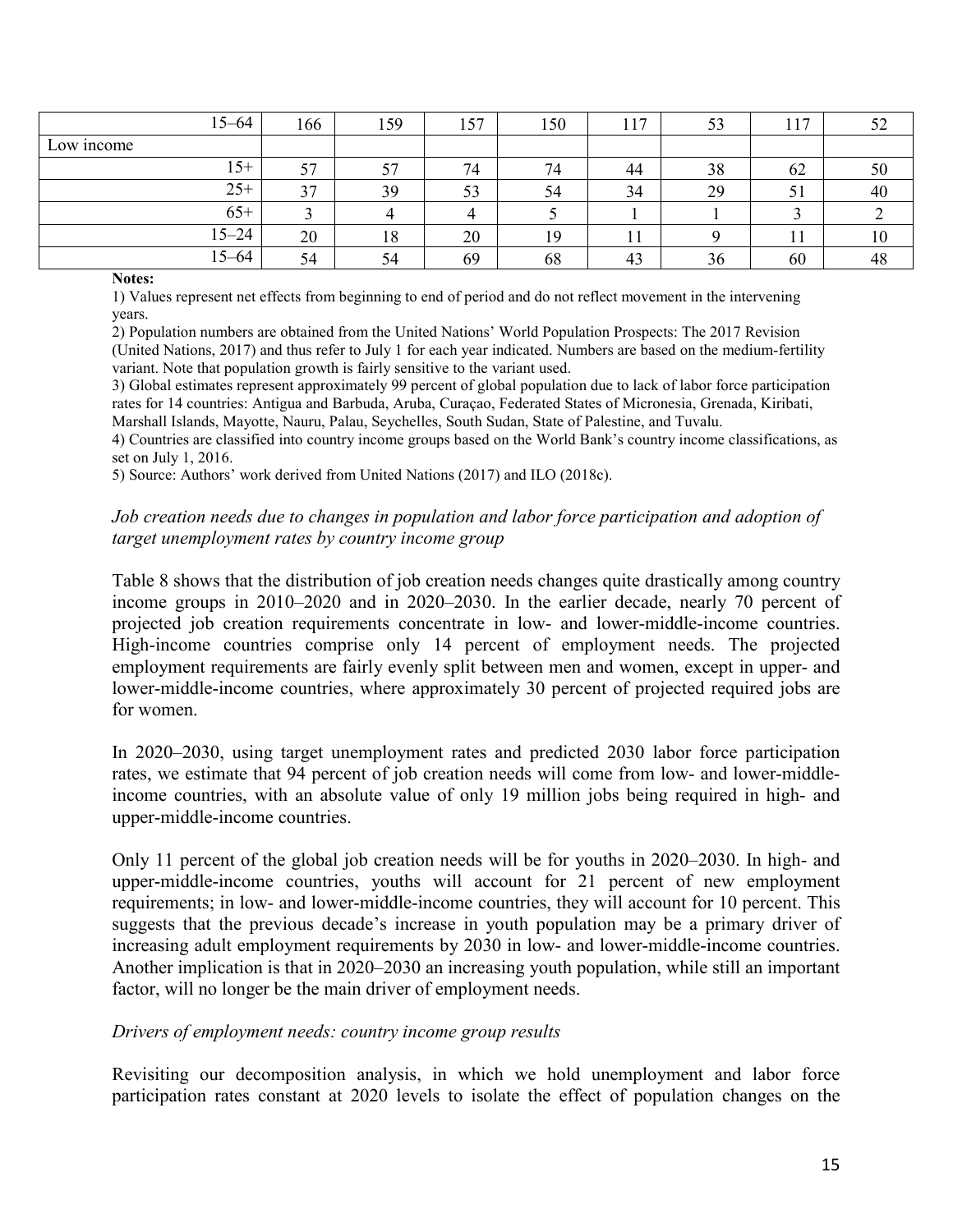employment outlook, shows that low- and lower-middle-income countries account for approximately 70 percent of job creation needs by 2030. This result suggests that changes in labor force participation, rather than population growth, explain the projected dominance of lowand lower-middle-income countries in the growth of job creation needs in 2020–2030.

In particular, upper-middle-income countries account for 29 percent of job creation needs at constant 2020 unemployment and labor force participation rates, but account for only 3 percent at target unemployment and projected 2030 labor force participation. The projected decline of labor force participation in upper-middle-income countries, particularly among youth, is thus a major driver of the reduction in these countries' projected job requirements. A similar situation arises for high-income countries, which account for approximately 10 percent of job creation needs when we solely examine the effects of population change, but only 3 percent when we include target unemployment rates and the ILO projections of 2030 labor force participation.

A noteworthy divide occurs along gender lines when we look at the effects of population change alone. Women account for only 27 percent of global job creation needs in this scenario. In highincome countries, women account for none of the new employment needs at constant 2020 unemployment and labor force participation. In (upper- and lower-) middle-income countries, they account for 26 percent; in low-income countries, for 40 percent.

However, using our projections with target unemployment rates and 2030 labor force participation, women account for 67 percent of job creation needs in high-income countries. In upper-middle-income countries, a decrease in employment requirements is projected for women in this scenario. In low- and lower-middle-income countries, women account for 44 and 31 percent of new employment needs.

This suggests that the size of the labor force has a critical impact on job creation needs for women in all country income groups and particularly in high- and upper-middle-income countries, where it partially accounts for the increase and decrease, respectively, of the percentage of job creation needs that are attributed to women relative to men.

|                             |                                                |          |                                                       | Change in employment 2020–2030 |                                                                                                                                 |              |  |  |  |  |
|-----------------------------|------------------------------------------------|----------|-------------------------------------------------------|--------------------------------|---------------------------------------------------------------------------------------------------------------------------------|--------------|--|--|--|--|
|                             | Projected change<br>in employment<br>2010-2020 |          | <b>Constant 2020</b><br>unemployment rate<br>and LFPR |                                | Unemployment rate targets of at or less than 8<br>percent for youth and at or less than 4 percent<br>for adults (and 2030 LFPR) |              |  |  |  |  |
|                             | Male                                           | Female   | Male                                                  | Female                         | Male                                                                                                                            | Female       |  |  |  |  |
| <b>Country income group</b> |                                                |          |                                                       |                                |                                                                                                                                 |              |  |  |  |  |
| High income                 |                                                |          |                                                       |                                |                                                                                                                                 |              |  |  |  |  |
| $15 - 24$                   |                                                | $\Omega$ |                                                       | -1                             | $\Omega$                                                                                                                        |              |  |  |  |  |
| $15+$                       | 29                                             | 24       | 16                                                    | $\Omega$                       |                                                                                                                                 | <sub>b</sub> |  |  |  |  |
| $25+$                       | 29                                             | 24       | 19                                                    |                                |                                                                                                                                 | 6            |  |  |  |  |
| Upper-middle income         |                                                |          |                                                       |                                |                                                                                                                                 |              |  |  |  |  |
| $15 - 24$                   | $-35$                                          | $-29$    | 28                                                    | ↑                              |                                                                                                                                 | ↑            |  |  |  |  |
| $15+$                       | 40                                             | 19       | 116                                                   | 40                             | 13                                                                                                                              | $-3$         |  |  |  |  |

**Table 8:** Estimated changes in employment in 2010–2020 and 2020–2030, by age, gender, and country income group (millions)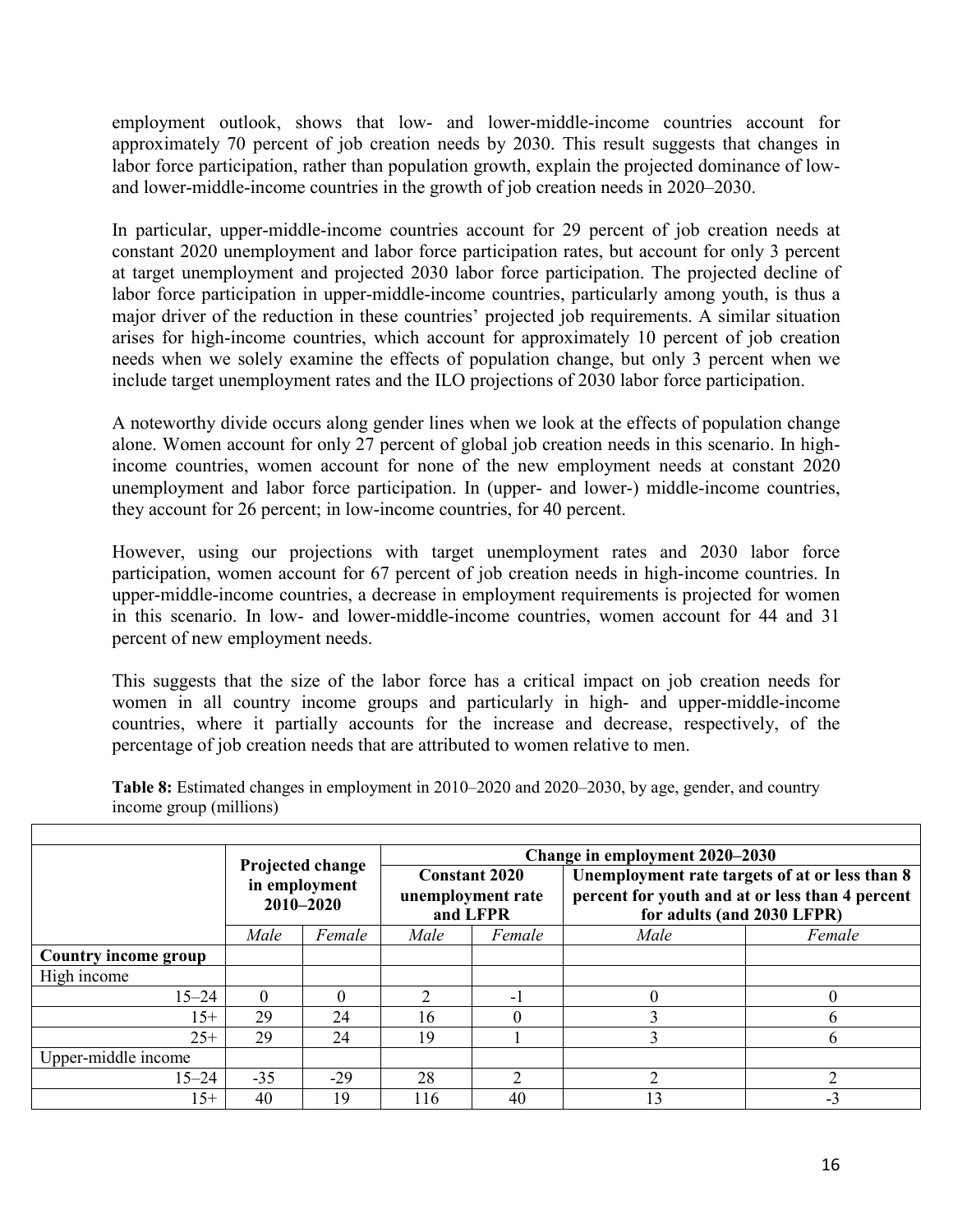| $25+$               | 74    | 48 | 103          | 39 | 10<br>1 U |    |
|---------------------|-------|----|--------------|----|-----------|----|
| Lower-middle income |       |    |              |    |           |    |
| $15 - 24$           | $-10$ | -6 | 53           |    |           |    |
| $15+$               | 120   | 53 | 213          | 75 | 132       | 60 |
| $25+$               | 130   | 59 | 184          | 74 | 126       | cς |
| Low income          |       |    |              |    |           |    |
| $15 - 24$           | 10    |    | $\sim$<br>⊥∠ |    | л.        |    |
| $15+$               | 43    | 37 |              | 34 | 60        | 48 |
| $25+$               | 33    | 29 | 40           | 28 | 49        | 39 |

#### **Notes:**

1) Values represent net effects from beginning to end of period and do not reflect movement in the intervening years.

2) Population numbers are obtained from the United Nations' World Population Prospects: The 2017 Revision (United Nations, 2017) and thus refer to 1 July for each year indicated. Numbers are based on the medium-fertility variant. Note that population growth is fairly sensitive to the variant used.

3) Global estimates represent approximately 99 percent of global population due to lack of labor force participation rates for 14 countries: Antigua and Barbuda, Aruba, Curaçao, Federated States of Micronesia, Grenada, Kiribati, Marshall Islands, Mayotte, Nauru, Palau, Seychelles, South Sudan, State of Palestine, and Tuvalu.

4) Countries are classified into country income groups based on the World Bank's country income classifications, as set on July 1, 2016.

5) Source: Authors' work derived from United Nations (2017) and ILO (2018c).

#### **3. Job creation needs due to automation**

Examples of recent successes in automation abound: industrial robots are widely used in the automotive and electronic industries, replacing assembly-line workers; three-dimensional (3D) printers, requiring minimal human engagement, are used to produce medical implants and spare parts that are needed only infrequently; and devices based on machine learning are used to write reports and newsflashes, to reply to customer requests, and to search for precedent cases in law firms, largely without human guidance (for these and further examples, see Abeliansky et al., 2015; Ford, 2015; IFR, 2018). If self-driving cars and trucks were adopted on a large scale—as seems plausible in the not-too-distant future—the jobs of a substantial number of people currently employed as drivers worldwide could be threatened.

While automation comprises the use of industrial robots, 3D printing, artificial intelligence– based applications in services, and some forms of information and communication technologies, the empirical literature uses the number of operative industrial robots as published by the International Federation of Robotics (IFR) as an indicator of automation (Acemoglu and Restrepo, 2017a; Dauth et al., 2017, Graetz and Michaels, 2018). But even when restricting to this measure, which does not capture all previously described aspects, we observe a strong increase in automation over the past decades. According to IFR (2018), industrial robots increased globally from about 400,000 in 1990 to 2.1 million in 2017. Over the past five years, the growth rate in industrial robots averaged 11 percent worldwide, outpacing economic growth and population growth by far in most countries. In some countries, such as China and Vietnam, the number of industrial robots has even quadrupled over the past decade. These developments have sparked intense debates on the threat of automation to employment (cf. Ford, 2015; Arntz et al., 2017; Frey and Osborne, 2017).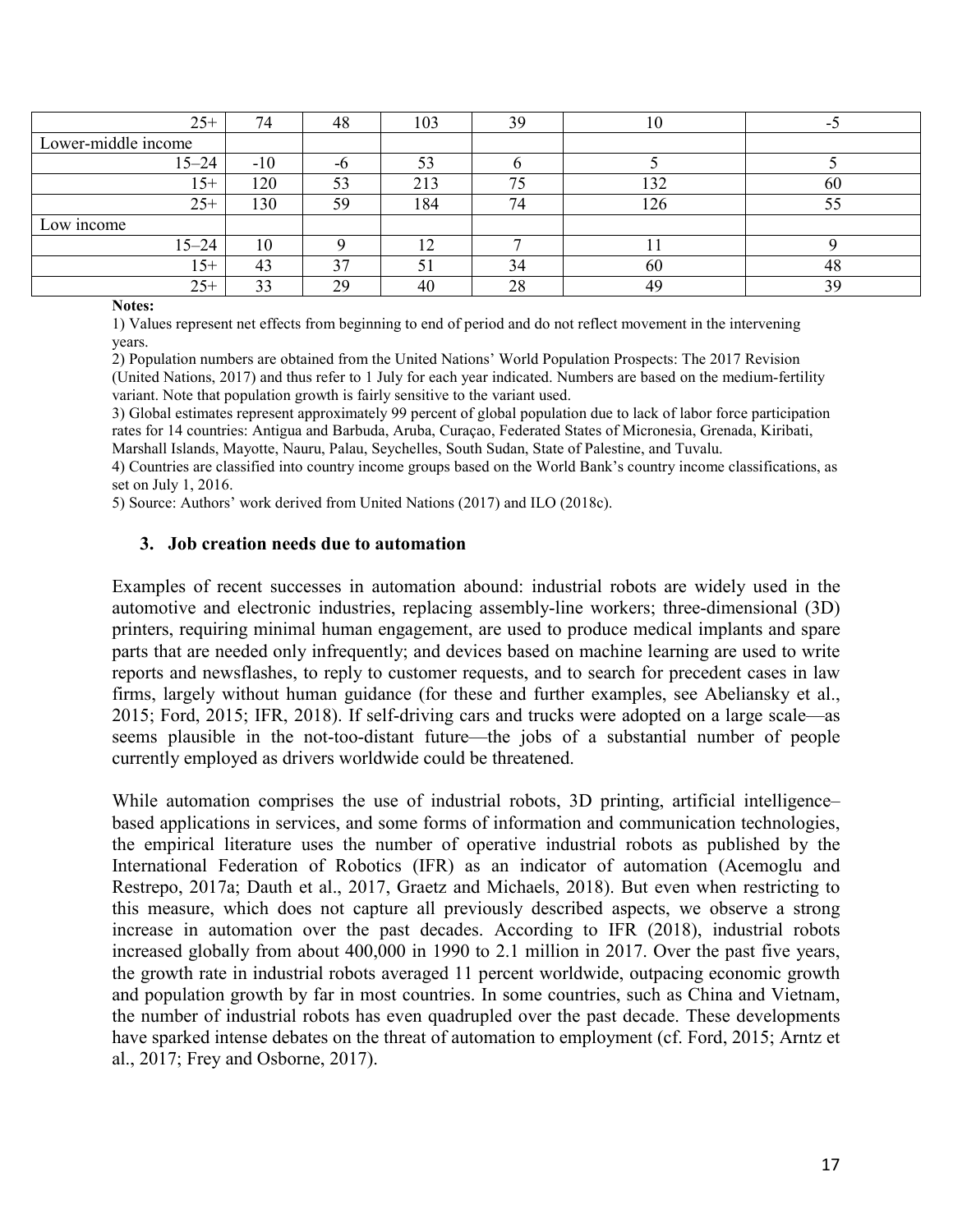With respect to the overall evolution of employment, recent theoretical research<sup>[9](#page-18-0)</sup> suggests that robots are indeed substituting for workers, particularly those with lower skills, but that compensation effects are attenuating the net loss of employment due to automation. For example, i) people who are displaced in the manufacturing sector often find jobs in the service sector (Autor and Dorn, 2013; Dauth et al., 2017); ii) the production and maintenance of robots requires human workers (as long as this process is not fully automated) and, more generally, new tasks that are initially nonautomatable are continually created in technologically advanced economies (Hémous and Olsen, 2016; Acemoglu and Restrepo, 2018a); iii) the use of robots increases productivity, such that goods produced by robots become cheaper, leading to an income effect that raises demand for other goods that are still produced predominantly by human workers and thus increases employment in the production of these other goods (Acemoglu and Restrepo, 2018b); and iv) a decrease in labor market tightness due to robots leads to endogenous firm creation in models of the labor market with search and matching frictions because the better availability of workers allows more firms to enter the market, which creates employment opportunities (Cords and Prettner, 2019; Guimarães and Mazeda Gil, 2019). Recent empirical research has shown that these compensation mechanisms indeed alleviate the net loss of employment due to automation (Acemoglu and Restrepo, 2017a; Dauth et al., 2017).

Up to now, determining the potential future effects of automation on employment has focused predominantly on the technological feasibility of the substitution of human work by robots.<sup>[10](#page-18-1)</sup> Regarding this technological feasibility, calculations published in refereed journals range from 9 percent of the total number of jobs (Arntz et al., 2017) to 47 percent (Frey and Osborne, 2017). However, firms base the decision to replace workers with robots not merely on technological possibilities but on economic considerations. Replacing a worker with an expensive robot may simply not pay off. In addition, robots are costly to maintain and still rather inflexible—once they have been programmed (or trained, as in the case of machine learning algorithms) for a particular task, changing the task may be difficult. Finally, robots take time and resources to construct, such that the technological feasibility only indicates an upper bound of the number of jobs that robots could substitute in a particular domain. In the near future, the main aspect that will constrain widespread automation will likely be meeting the demand for the production/supply of robots. This bottleneck, together with the depreciation of the existing stock of robots, should be considered when projecting the number of jobs that might be lost to automation. Therefore, we delve into the details of the challenge that automation poses for future job creation and provide a novel projection of how many jobs industrial robots threaten up to 2030, relying on both the *technological* and *economic* feasibility of the substitution of workers by robots.

In so doing, we base our analysis of the job creation needs generated by automation on the following method. First, we extrapolate the growth rate of the stock of industrial robots from 2010 to 2017, as obtained from IFR (2018), and calculate a baseline projection in which we assume that this growth rate stays constant until 2030 (for a description of the data and the

<span id="page-18-0"></span> <sup>9</sup> Only recently has the literature debated the economic consequences of automation. See, for example, Sachs and Kotlikoff (2012), Benzell et al. (2015), Sachs et al. (2015), Hémous and Olsen (2016), Abeliansky and Prettner (2017), Acemoglu and Restrepo (2017a,b; 2018a,b,c), Dauth et al. (2017), Prettner and Strulik (2017). Bloom et al. (2019), Lankisch et al. (2019), Prettner (2019), and Venturini (2019).

<span id="page-18-1"></span> $10$  An exception is the recent contribution by Bloom et al. (2019) that we extend in our analysis.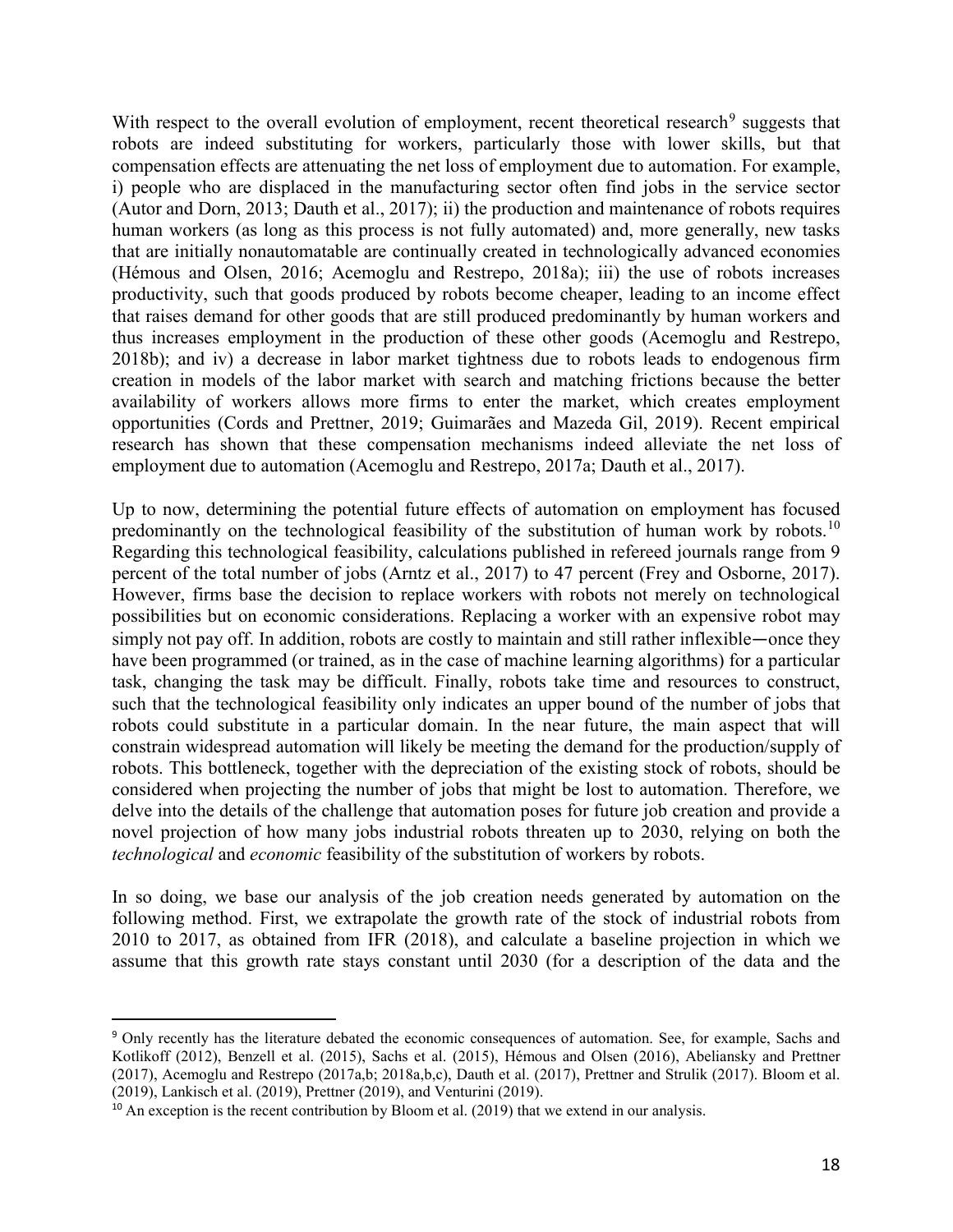projections see Appendix C).<sup>[11](#page-19-0)</sup> In addition, we project a low robot-adoption scenario, in which we assume that the average growth rate of the stock of operative industrial robots decreases by 50 percent from 2010–2017 to 2017–2030. In an alternative high robot-adoption scenario, we assume that the average growth rate in 2010–2017 increases by 50 percent over the period 2017– 2030. Allowing for a 50 percent decrease in the average growth rate in the stock of robots accounts for the fact that many countries started with so few industrial robots that subsequent growth rates have been rather high and might likely decrease in the future. Also allowing for an alternative scenario with a 50 percent increase in the average growth rate of the stock of robots accounts for the fact that some large countries, notably China, are planning to increase investments in automation substantially (see, for example, Cheng et al., 2019; Giuntella and Wang, 2019). Thus, under very different scenarios, we get a range of the plausible operative stock of industrial robots in 2030.

Second, we multiply the resulting number of industrial robots in the year 2030 under the different scenarios by the estimated number of manufacturing jobs that robots could substitute according to two recent studies. Acemoglu and Restrepo (2017a) show that in the United States, each additional industrial robot replaces 6.2 manufacturing workers, whereas Dauth et al. (2017) show that in Germany, each additional industrial robot replaces only two manufacturing workers. Because the results of these two studies vary widely, we believe that the corresponding adoption scenarios span a range of plausible estimates for other countries also. However, a need clearly exists for additional systematic analyses in low-income countries that lead to estimates that are comparable to those of Acemoglu and Restrepo (2017a) and Dauth et al. (2017). Currently, the data are not available at a disaggregated level for low-income countries in the IFR database.

Because we are interested in the number of jobs that need to be created in other parts of the economy to accommodate the workers who are substituted by robots mainly in manufacturing, our calculations refer to the gross loss in employment due to automation. The previously mentioned compensation mechanisms would ensure that some of the jobs required to keep unemployment in check in the wake of automation would be created endogenously, such that the net loss in employment due to automation will be substantially lower. Altogether, our projections yield a range of estimates for the number of jobs that will have to be created (either by endogenous mechanisms or by other forces) to prevent unemployment from rising due to automation.

Table 9 displays the results of our projections for the world as a whole and for the regions "Africa," "Asia and Australia," "Europe," "North America," and "South America," for which the IFR provides aggregate data. The numbers reflect our preferred specification, in which the stock of robots in 2030 is calculated according to projections based on the perpetual inventory method and an assumed depreciation rate of robots of 10 percent. The data used for the perpetual inventory method are the data on robot stocks and deliveries from IFR (2018). In Appendix D, we assess our results' robustness by assuming 5 percent and 15 percent rates of depreciation in the perpetual inventory method and by using raw IFR data for our projections. Note that we find the numbers based on the perpetual inventory method to be more accurate because the IFR

 $\overline{a}$ 

<span id="page-19-0"></span><sup>11</sup> Given that many countries started with few industrial robots but increased their stock of robots substantially in percentage terms over the last few years, the calculated average growth rates might overstate future adoption. This provides an additional reason for including a low robot-adoption scenario.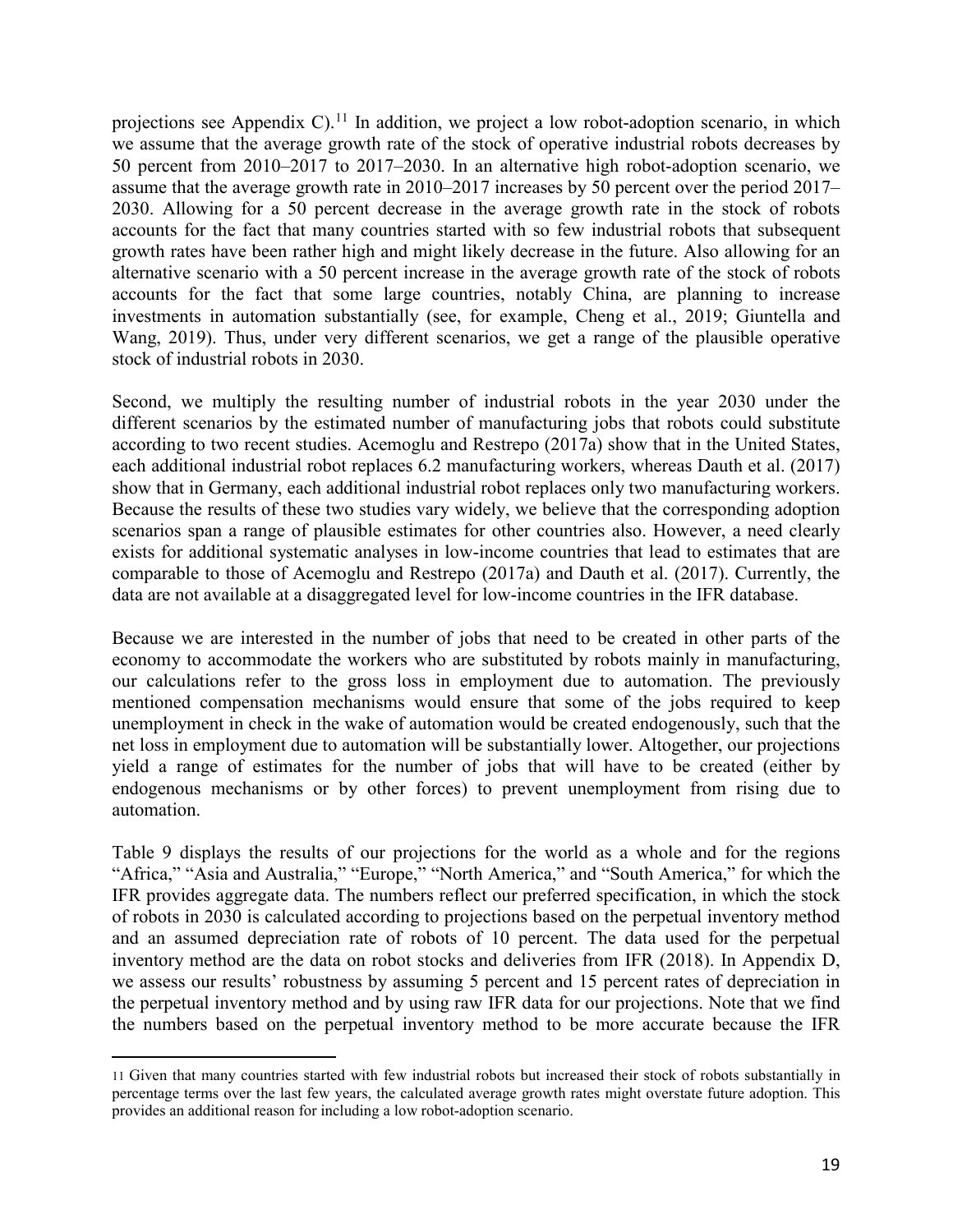assumes the full depreciation of a robot after 12 years of operation, but assumes zero depreciation in the intervening 11 years.

Under the medium variant for the adoption of robots (in which the growth rate of the stock of industrial robots in 2017–2030 is the same as the calculated growth rate in 2010–2017), our results imply a substitution of 37.9 million jobs worldwide by industrial robots by 2030 when following Acemoglu and Restrepo's (2017a) high-displacement scenario. Using the same method to assess different regions and considering that robot adoption has been fastest in Asia, we find a gross loss of employment of 27.4 million jobs in Asia and Australia, 5 million jobs in North America, 5.3 million jobs in Europe, 0.3 million jobs in South America, and 0.09 million jobs in Africa. The reasons for the dominance of Asia in terms of the aggregate number of jobs are that the population is largest there and that recent growth rates of the stock of industrial robots have been comparatively high in China due to massive automation investments (Cheng et al., 2019; Giuntella and Wang, 2019). In the case of Dauth et al.'s (2017) low-displacement scenario, all numbers fall by a factor of 3.2 (the difference between the two estimates of the substitutability of workers by robots by Acemoglu and Restrepo, 2017a, and by Dauth et al., 2017) such that only 12.2 million jobs would be replaced worldwide by industrial robots in 2030.

Note that the regional numbers do not necessarily add up to the worldwide numbers because of differential trends in the various regions over the period 2010–2017. For example, growth in the stock of robots between 2010 and 2017 was particularly high in Asia and Australia. Extrapolating this growth rate implies very high numbers for the job creation needs due to automation in this region. In the high-adoption scenario, the number of jobs that will be substituted by robots thus even exceeds the figures for the world as a whole, which are calculated based on the average growth rate over all regions.

**Table 9:** Number of jobs that industrial robots could substitute in 2030 (in millions), worldwide and by region, according to projections based on the perpetual inventory method and an assumed 10 percent depreciation rate of robots (baseline data used for the perpetual inventory method: IFR, 2018)

| Adoption | Displ. | World | Africa | Asia and Australia | Europe | North America | South America |
|----------|--------|-------|--------|--------------------|--------|---------------|---------------|
| low      | high   | 20.49 | 0.05   | 13.67              | 3.58   | 2.74          | 0.15          |
|          | low    | 6.61  | 0.01   | 4.41               | 1.16   | 0.89          | 0.05          |
| medium   | high   | 37.92 | 0.09   | 27.38              | 5.28   | 4.96          | 0.33          |
|          | low    | 12.23 | 0.03   | 8.83               | 1.70   | 1.60          | 0.11          |
| high     | high   | 68.26 | 0.18   | 52.96              | 7.68   | 8.75          | 0.69          |
|          | low    | 22.02 | 0.06   | 17.08              | 2.48   | 2.82          | 0.22          |

**Notes:** The figures refer to the number of workers (in millions) who can be substituted by industrial robots in the year 2030, according to a combination of three scenarios in terms of the adoption of robots and two scenarios in terms of the potential displacement of workers by robots. "Adoption" refers to the calculation of projected industrial robots in the year 2030. The "medium" variant projects the average growth rate in the number of industrial robots from 2010 to 2017 forward to 2030. The "low" variant assumes that the projected growth rate drops by 50 percent, whereas the "high" variant assumes that the projected growth rate increases by 50 percent. "Displ." refers to the two displacement scenarios. The "high" variant relies on the estimates of Acemoglu and Restrepo (2017a), wherein one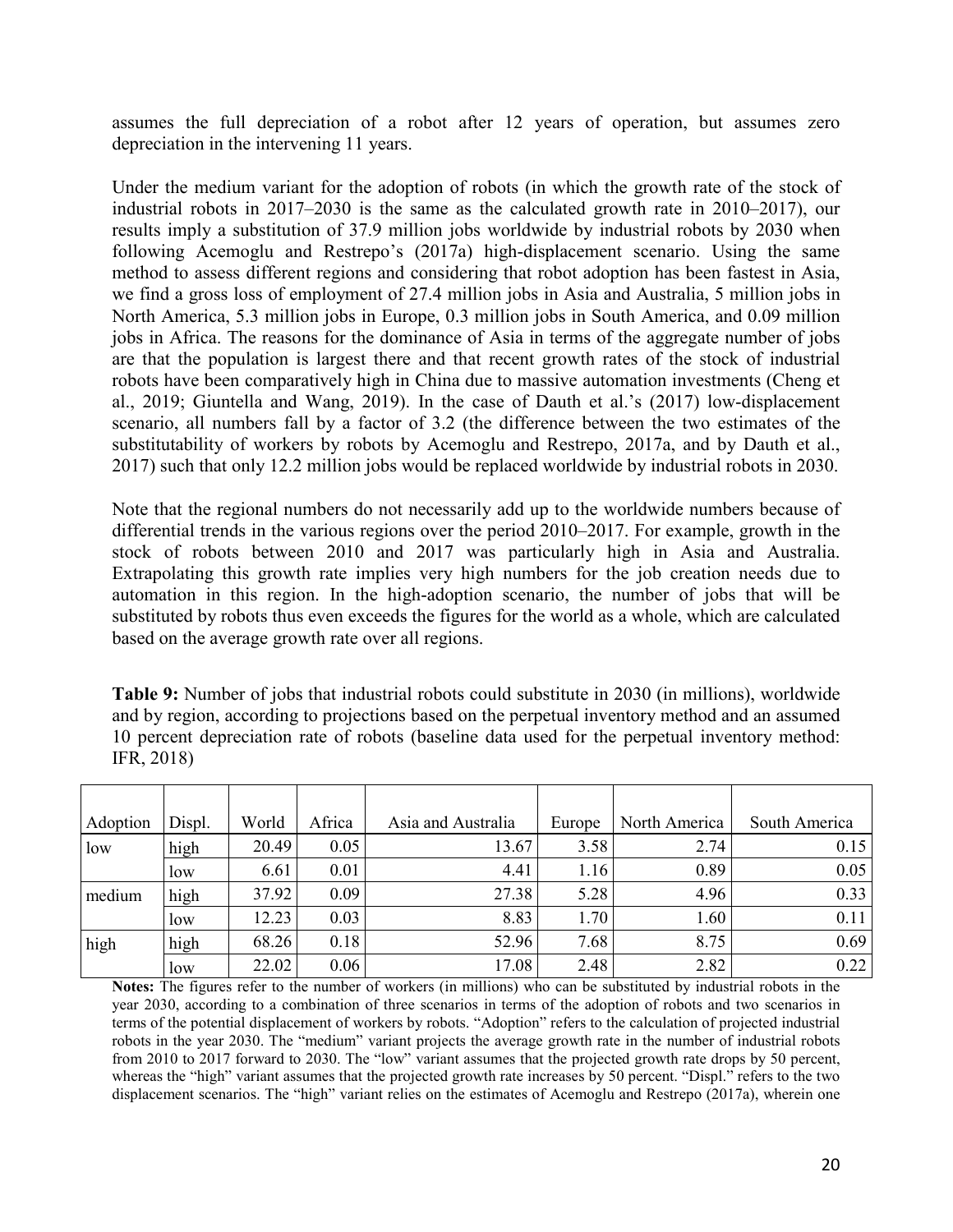industrial robot replaces 6.2 workers in manufacturing in the United States. The "low" variant refers to the estimates of Dauth et al. (2017), wherein one industrial robot replaces two manufacturing workers in Germany.

The IFR data provides information either by region, world aggregate, or at the country level for a limited group of more than 70 countries. For this reason, we cannot project the job creation needs due to automation for the same country income groups used in Section 2. To indicate the differential effects of automation in the different country income groups, we do the projections for three large countries from the groups of high-income countries, upper-middle-income countries and lower-middle-income countries in Table 10. [12](#page-21-0) China has been investing heavily in industrial robots in recent years—therefore, the job creation needs are extremely high in absolute values and sometimes exceed the world aggregate from Table 9. This is, of course, due to the fact that the recent growth rate of the stock of robots in China was very high. Thus, we refrain from calculating a high-adoption scenario for the individual countries and denote the mediumadoption variant from Table 9 as the high-adoption scenario at the country level. At this stage, it is important to note that the high-adoption scenario at the world level was introduced precisely because of the high growth rate of the stock of robots in some countries, notably in China, so it would make no sense to apply another high-adoption scenario for the already very high growth rates in these countries. In general, we observe that some countries that are investing heavily in automation (China and Vietnam) are expected to face a high amount of labor replacement by automation in 2030, whereas the increase will be more modest in countries that already have a comparatively high stock of industrial robots such that the recent growth rates in the stocks were already lower (Germany, Japan, United States). Finally, some countries such as Brazil, India, Indonesia, and Russia do not invest heavily in automation and will thus face a comparatively lower replacement of labor by automation in 2030.

**Table 10:** Number of jobs that industrial robots could substitute in 2030 (in millions), by selected countries (of different income groups), according to projections based on the perpetual inventory method and an assumed 10 percent depreciation rate of robots (baseline data used for the perpetual inventory method: IFR, 2018)

|          |        | High income |         |       | Upper-middle income |        |               | Lower-middle income |       |           |
|----------|--------|-------------|---------|-------|---------------------|--------|---------------|---------------------|-------|-----------|
| Adoption | Displ. | USA         | Germany | Japan | China               | Russia | <b>Brazil</b> | Vietnam             | India | Indonesia |
| low      | high   | 1.98        | 1.35    | 2.12  | 22.30               | 0.03   | 0.12          | 1.43                | 0.31  | 0.20      |
|          | low    | 0.64        | 0.44    | 0.68  | 7.19                | 0.01   | 0.04          | 0.46                | 0.10  | 0.06      |
| high     | high   | 3.10        | .90     | 2.17  | 150.69              | 0.03   | 0.26          | 16.62               | 1.01  | 0.88      |
|          | low    | 0.00        | 0.61    | 0.70  | 48.61               | 0.01   | 0.08          | 5.36                | 0.33  | 0.28      |

**Notes:** See Table 9

 $\overline{a}$ 

Unfortunately, the data on automation do not allow analyses with respect to the job creation needs differentiated by age or differentiated by gender. While, to our knowledge, estimates on the replacement of workers by robots differentiated by age are not yet available, we could, in principle, use estimates from the literature on the gender-specific effects of automation.

<span id="page-21-0"></span> $12$  For the low-income group, only data for the Democratic Republic of Korea is available at the country level in the IFR database, such that we refrain from doing the projections for this group. We had considered including the projections for the group "Other Africa" (all African countries except Egypt, Morocco, South Africa, and Tunisia), but this group also includes many countries from other income groups so the projections would not be informative.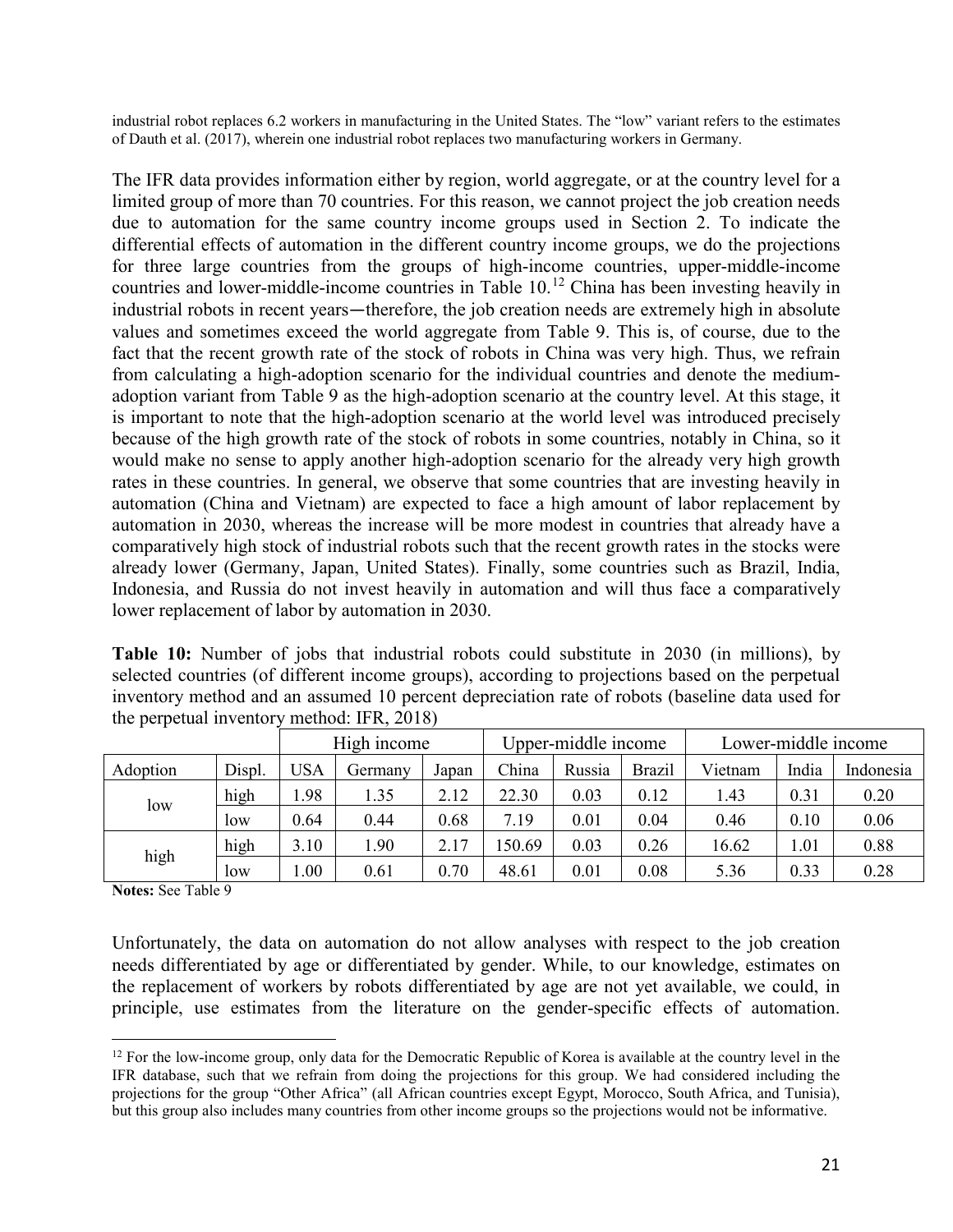However, the views in the literature on this aspect vary widely. On the one hand, Acemoglu and Restrepo's (2017a) study using U.S. data finds that the adverse effects of automation on employment are about 1.5–2 times greater for men than for women. On the other hand, Brussevich et al. (2018) use different data and a different definition of automation to portray an alternative scenario in which automation harms women more based on the authors' observation that women perform more routine tasks and participate less in sectors related to science, technology, engineering, and mathematics, which are expected to have a high demand for labor even in more robot-intensive work environments in the future.

Overall, our results illustrate the potential of automation, but the exact numbers should be taken with caution because they are based on projections that necessarily rely strongly on the underlying assumptions, on recent growth trends, and on the estimated replacement rates of robots for workers in Germany and the United States. More research is needed to estimate the replacement of labor by robots in low-wage countries and on the extent to which automation in rich countries substitutes for offshoring production to poor countries (cf. Krenz et al., 2018).

# **4. Conclusion**

We calculate a job creation need of 305 million between 2020 and 2030, given i) trends in population growth, ii) changes in the population's age structure, iii) changes in the gender composition of the labor force, iv) changes in age- and gender-specific labor force participation rates, and v) the desire to reach target unemployment rates of 8 percent for youths and 4 percent for adults. The job creation requirements are split unequally among country income groups. Most of these jobs will need to be created in low- to middle-income countries.

Our estimates indicate that the job creation needs due to automation by 2030 are substantial but not insurmountable. According to our preferred specification of the medium adoption of industrial robots, robots will replace 37.9 million workers in 2030 in a high-displacement scenario and 12.2 million workers in a low-displacement scenario. Manufacturing workers seem to be the most vulnerable, and the largest number of jobs that robots will substitute will accrue in Asia. Despite burgeoning automation, our calculated job displacement due to automation by 2030 is dwarfed by the job creation needs to accommodate projected demographic trends, labor force participation changes, and target unemployment rates.

A noteworthy relationship exists between the job creation needs due to demographic change and the projected job displacement due to automation: the physically demanding, routine, low-skilled entry level jobs required to meet the demand of youth working-age population growth in lowerincome countries are the most susceptible to automation and automation-driven reshoring. This may present a challenge for lower-income countries if the growing youth workforce is not well educated and skilled, or performs predominantly routine tasks. From a policy perspective, investing in high-quality education of the children who are not yet in the labor force will be important to enable them to cope with competition not only from their peers in lower-income countries but also with robots in higher-income countries.

For higher-income countries with an aging labor force, the challenge will be to keep older workers healthy and in productive work. Automation could plausibly be beneficial in these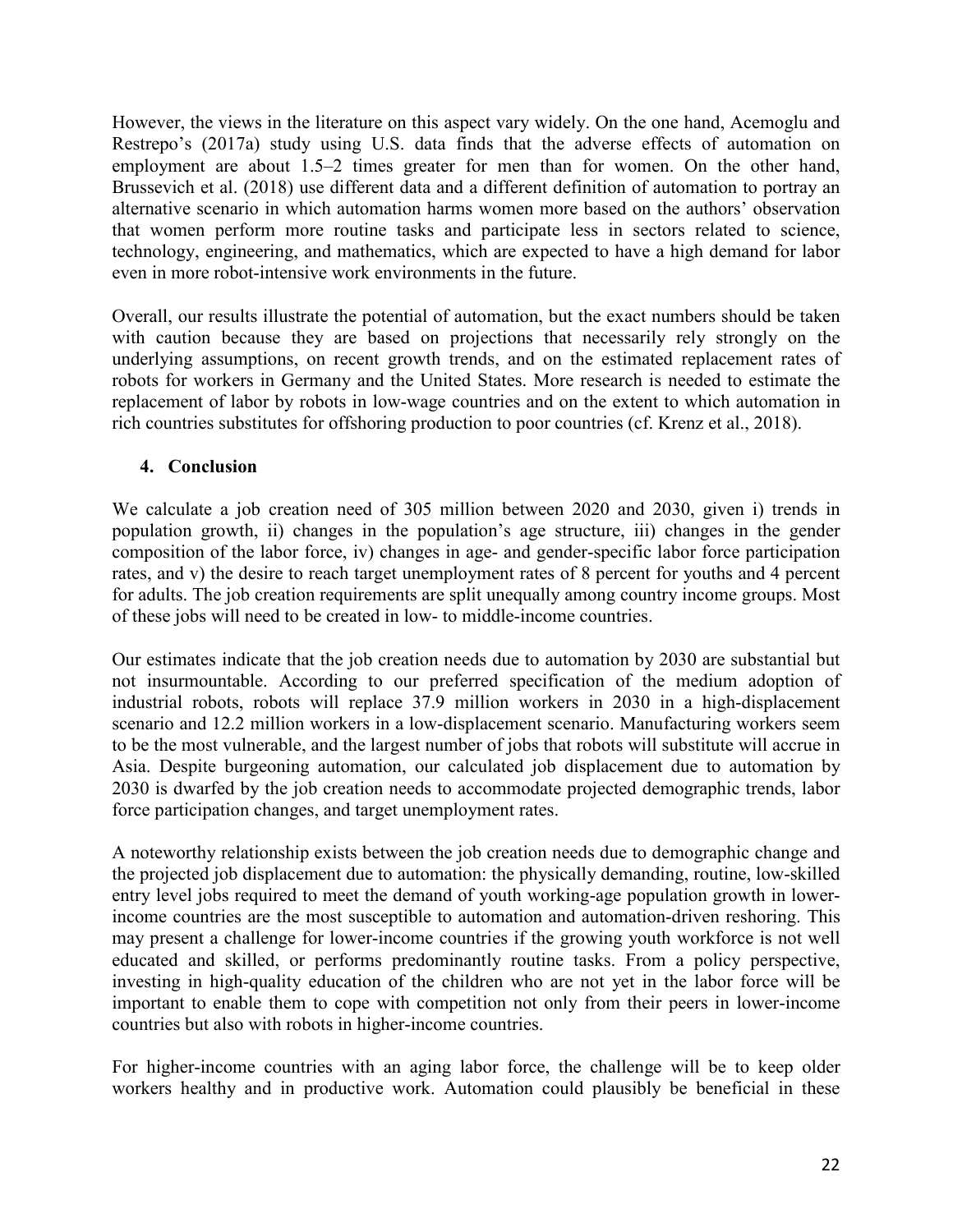countries, as the demands of an older labor force generally consist of less physically demanding and higher-skilled jobs. In these countries, providing high-quality health care, legislation that allows people to work at older ages and provides an incentive for firms to hire older workers, and potentially projects to foster collaboration between robots and older workers will be important. For example, robots can be helpful for older workers with hip problems who have to lift heavy items. Moreover, investments in lifelong learning programs are also essential to keep this group in the labor force.

Finally, it is important to stress that job creation results from a multifaceted interplay among supply-and-demand factors. Economic policies can play a role in facilitating the process of job creation by providing supportive legislation, by ensuring that workers have the required skills in a technologically fast-changing environment, and by promoting healthy aging in the workforce. Our contribution highlights some important expected shifts on the supply and demand sides for labor that might be helpful when enacting policies that influence labor markets.

As far as the potential for further research is concerned, the following areas are particularly promising and worthy of a deeper analysis. First, the potential displacement of workers in lowincome countries with a young population age structure and the potential boon presented by automation for countries with aging populations might lead to further divergence in living standards between low-income and high-income countries. Thus, investigating policy measures that can help to prevent global inequality from rising will be important. Second, the inconclusive results in the literature on the differential effects of automation on women and men call for a more thorough analysis of the gender-specific impact of automation. This analysis needs to account for the changing nature of automation (away from substituting mainly routine, low-skillintensive tasks toward substituting more nonroutine, high-skill-intensive tasks). Third, analyzing the second-order effects of global migration would be interesting because migration could change labor force participation; for example, when female labor force participation in the countries to which migrants move is higher than that in the countries from which migrants originate. Finally, while modeling job creation as a partly endogenous response to characteristics of labor supply is beyond the scope of this paper, research in this domain would be useful. For example, future research focusing on the nature of job creation in relation to the characteristics of employees and technologies available, specifically models that endogenize factors such as wages and human capital characteristics, would be valuable.

# **Appendix**

# **Appendix A. Framework and data for the demographic projections**

# **Accounting identities**

In the following equations, we denote the population size by *N,* the size of the labor force by *LF,*  the number of people not in the labor force by *NLF*, the number of employees by *E*, the number of unemployed by *U*, the labor force participation rate by *LFPR*, and the unemployment rate by *UR.* Using the indices *a, i, k,* and *t* to refer to age groups, countries, genders, and years, respectively, the following accounting identities hold: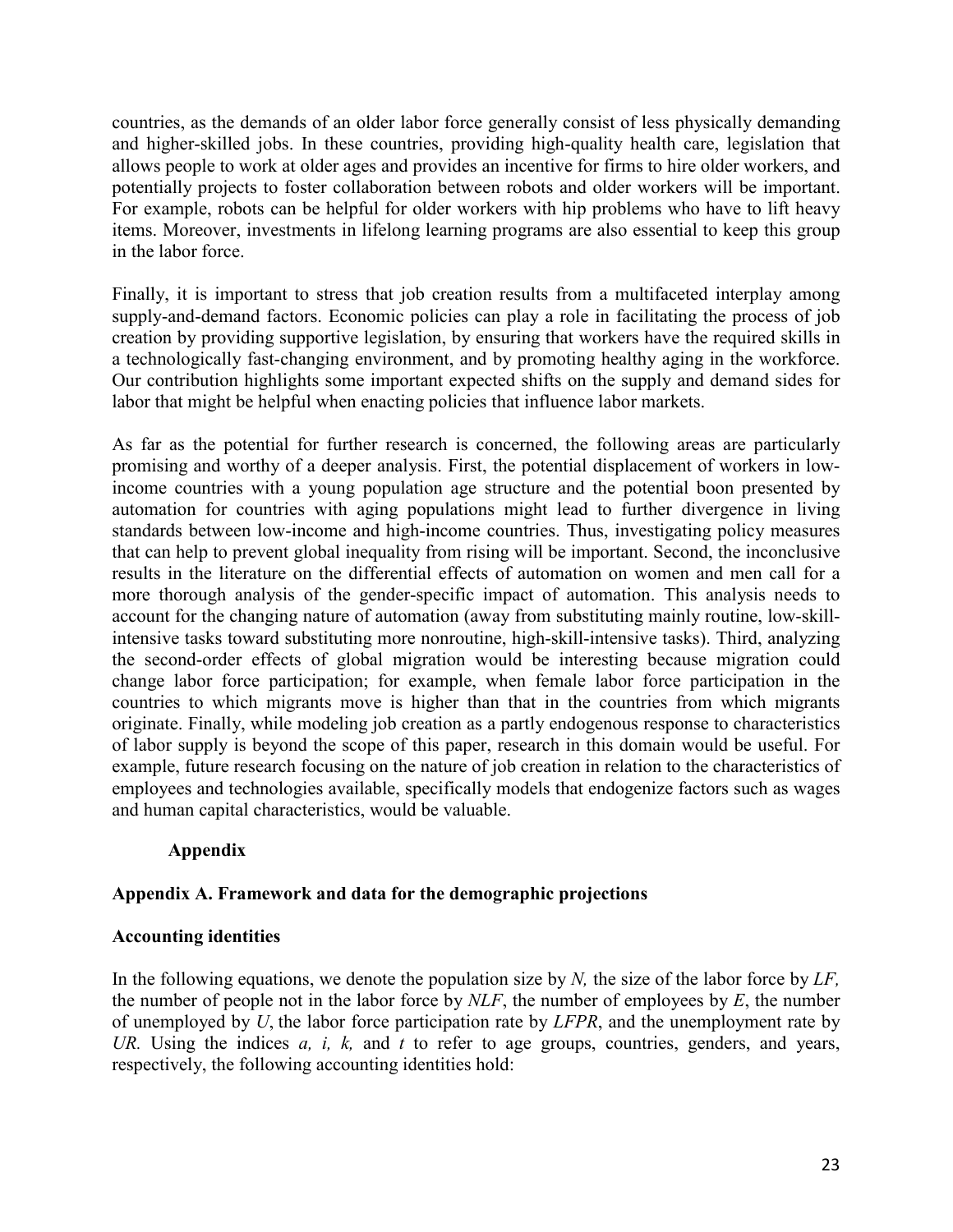$$
N_{a,i,k,t} = LF_{a,i,k,t} + NLF_{a,i,k,t},
$$
\n<sup>(1)</sup>

$$
LF_{a,i,k,t} = E_{a,i,k,t} + U_{a,i,k,t},
$$
\n(2)

$$
LFPR_{a,i,k,t} = \frac{LF_{a,i,k,t}}{N_{a,i,k,t}},
$$
\n(3)

$$
UR_{a,i,k,t} = \frac{U_{a,i,k,t}}{LF_{a,i,k,t}}.\tag{4}
$$

Equation (1) states that the population comprises those who are in the labor force and those who are not. Equation (2) states that the labor force, in turn, is the sum of those who are employed and those who are not. Equations (3) and (4) define the labor force participation rate and the unemployment rate, respectively.

Following conventional standards, we refer to the age range 15–64 as the working age, which can be subdivided into 15–24 as the youth working age and 25–64 as the adult working age. In addition, we include 15+ and 25+ age ranges, as employment and unemployment data are available through the ILO for these groups. We use 8 percent as the 2030 target unemployment rate for the 15–24 age group and 4 percent as the 2030 target unemployment rate for the 25+ age group (referred to as the target youth and target adult unemployment rates throughout). If a country's unemployment rate for 2020, projected by the ILO, is lower than these targets, we use the ILO projection instead as the target 2030 unemployment rate (see Bloom and McKenna, 2015, who use this methodology).

Using Equations  $(1)$ – $(4)$ , worldwide employment at time *t* is given by the sum over all age groups, countries, and genders of the number of people who are currently employed:

$$
E_t = \sum_a \sum_i \sum_k [(N_{a,i,k,t} \times LFPR_{a,i,k,t}) \times (1 - UR_{a,i,k,t})]. \tag{5}
$$

The first difference of Equation (5) refers to changes in employment over time. Fluctuations in three factors—population size, labor force participation rates, and unemployment rates—drive these changes.

In our analysis we abstract from the effects of immigration and changes in the intensity of international trade. For example, the migration of families from low-wage countries to highwage countries may be associated with increased female labor force participation. Likewise, an increase in international trade might lead to changing employment patterns in both exporting and importing countries. Finally, the investment decisions in automation may depend on the potential to substitute workers by migrants or by offshoring production. A lack of reliable data prevents us from going more into the details of the associated implications for the need to create jobs. However, we believe that, compared with the employment effects of overall general demographic shifts, the implications of migration and trade on labor force participation are of secondary importance, given that migration and current account surpluses zero out at the global level.

#### **Data description**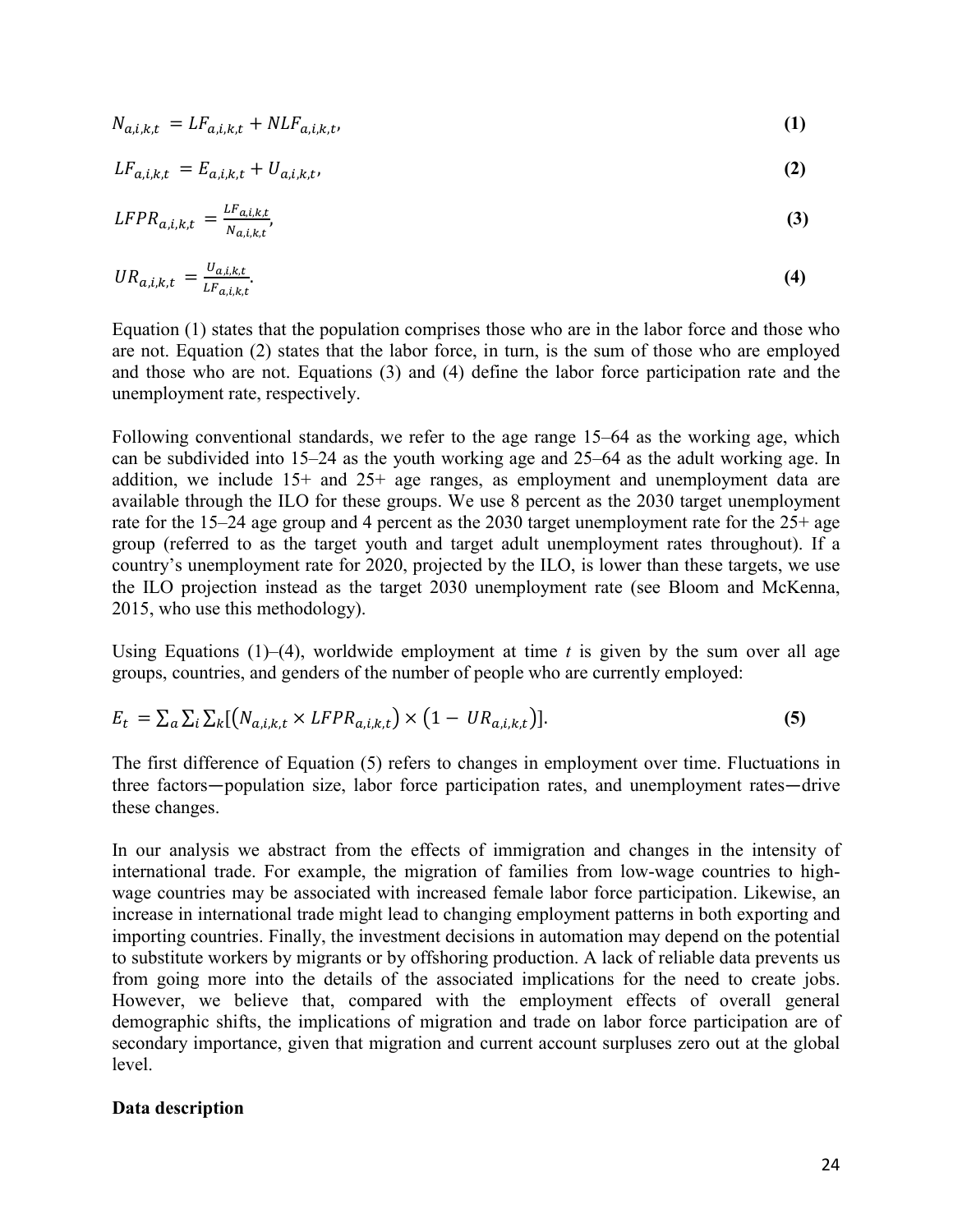For the demographic analysis, we mainly rely on two datasets: the United Nations' World Population Prospects: The 2017 Revision (United Nations, 2017) for population estimates and projections and the ILO's ILOSTAT database (2018c) for labor force participation rates and unemployment rates (and projections). Regarding the World Population Prospects, we use the medium-fertility scenario projections for 2020–2030.

The following clarifications are in order: i) we assume no multiple job holding in our projections of job creation needs, ii) we do not distinguish between full- and part-time jobs, and iii) we exclude 14 countries from the analysis because they do not appear in both of the datasets relied upon. Because most of these countries are small island nations and, as a group, would account for only 1 percent of the global population in 2020, this should not affect our projections substantially. For the list of excluded countries, please refer to the notes in Table  $1<sup>13</sup>$  $1<sup>13</sup>$  $1<sup>13</sup>$ 



#### **Appendix B. Figures**

 $\overline{a}$ 

**Figure B.1:** Male population by age group and year Source: Authors' work derived from United Nations (2017).

<span id="page-25-0"></span><sup>&</sup>lt;sup>13</sup> Summary statistics tables present values obtained from United Nations (2017) and ILO (2018c), and the values in tables depicting estimated changes in labor force participation and employment statistics were obtained using the accounting identities outlined in Appendix A: Framework and data for the demographic projections. Unemployment rate data for the 15–64 age group were unavailable and are thus not included in the tables.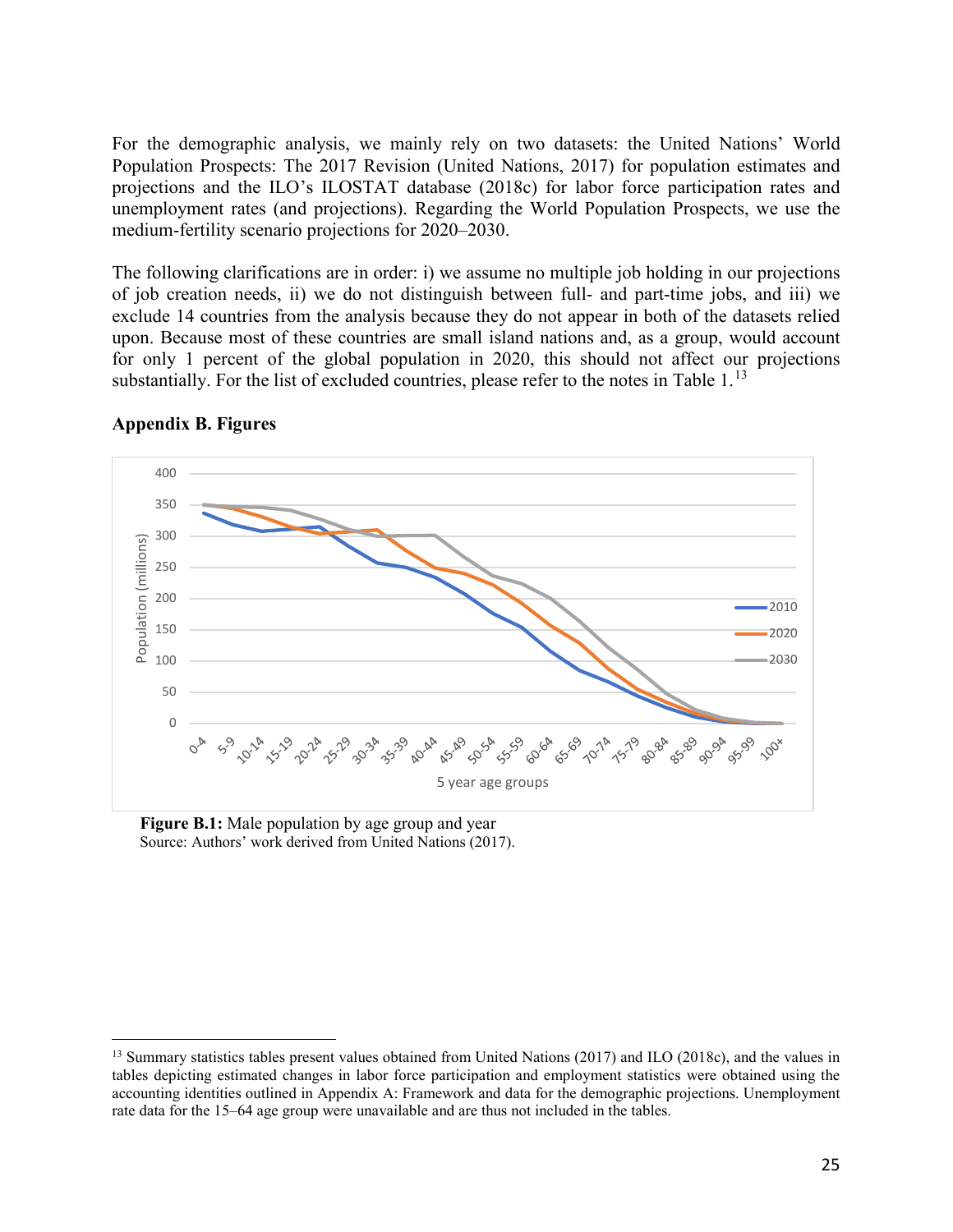

**Figure B.2:** Female population by age group and year Source: Authors' work derived from United Nations (2017).



**Figure B.3:** Male labor force participation rates by age group and year Source: Authors' work derived from ILO (2018c).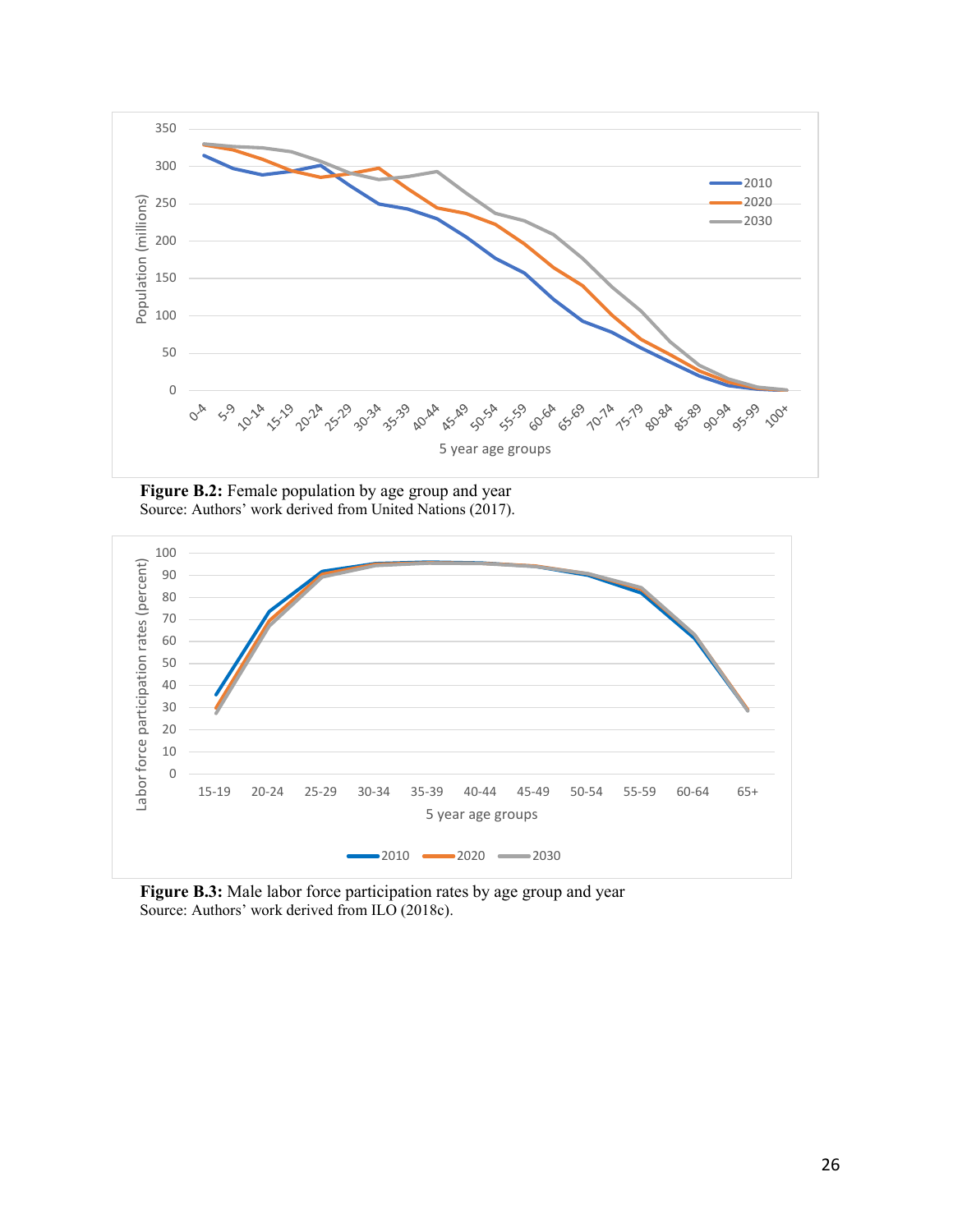

Figure B.4: Female labor force participation rates by age group and year Source: Authors' work derived from ILO (2018c).



**Figure B.5:** Male labor force by age group and year Source: Authors' work derived from ILO (2018c).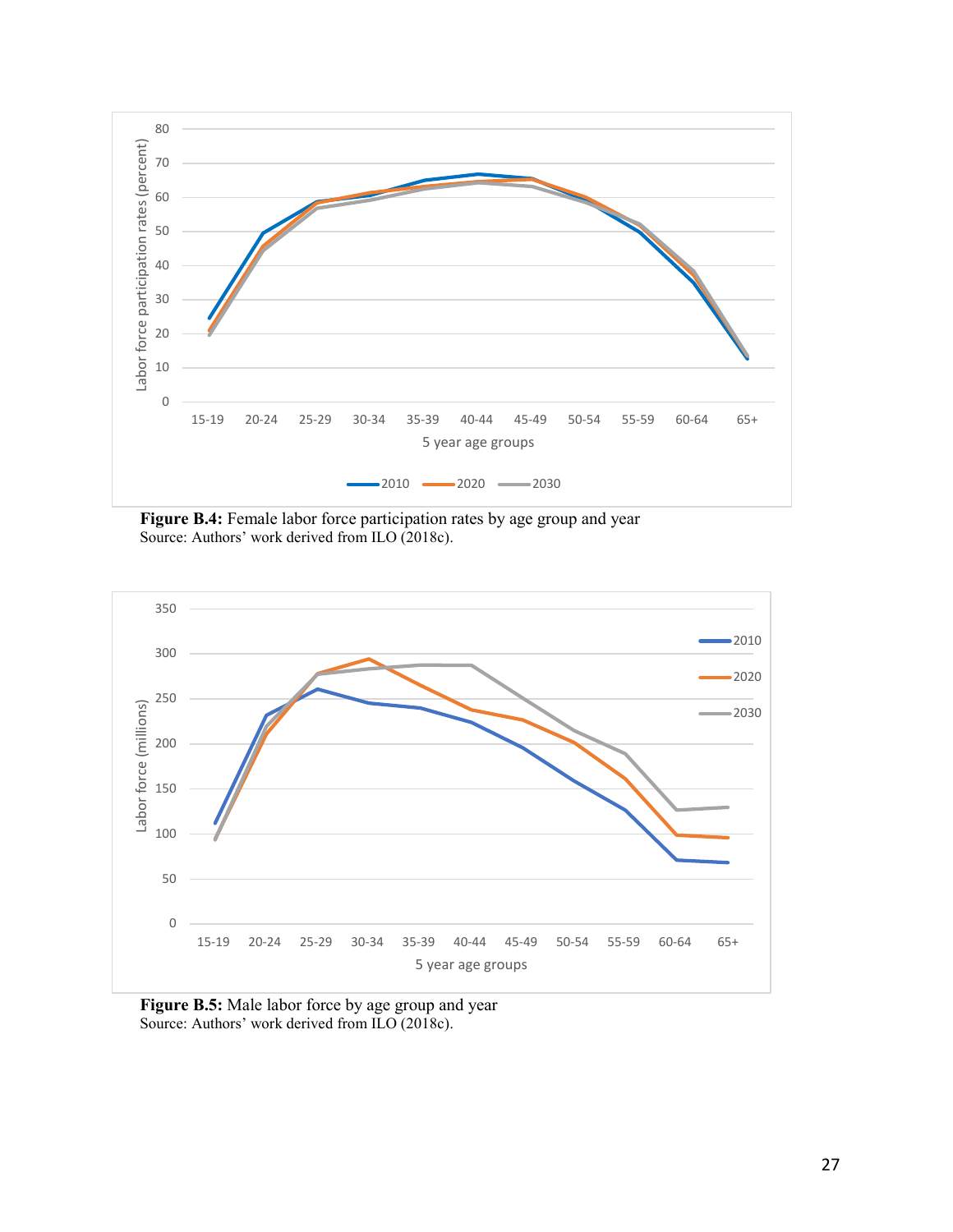

**Figure B.6:** Female labor force by age group and year Source: Authors' work derived from ILO (2018c).

# **Appendix C. The data on automation**

 $\overline{a}$ 

To project robot adoption<sup>[14](#page-28-0)</sup> in the world and by region, we used IFR data, the only known source available that provides such information.<sup>[15](#page-28-1)</sup> IFR reports the values of the actual stock of robots by country, region, and industry from 1993 through 2017. Moreover, the federation also has information on the deliveries of robots with the same disaggregation.

IFR calculates the stock of robots assuming that robots do not depreciate at a constant rate but go out of service after 12 years. We use these stock values for a robustness analysis and not for the benchmark specification, given that assuming an annual depreciation rate is more in line with standard economic practice (such that the robot stocks are calculated via the perpetual inventory method). Thus, our baseline projections rely on IFR's initial numbers from 1993 (or the latest available year), assume an annual depreciation rate of 10 percent, and add the number of robots that were delivered in the corresponding country in the given year. In the process, we found that several values for robot deliveries are reported as 0 in the latest years of the time series, while the stock also appears to increase. In these cases we have considered the created stock as missing. An alternative choice would have been to calculate the created stock from the changes in stocks, but this would have resulted in a noisy measure missing stock depletion values.

<span id="page-28-0"></span><sup>&</sup>lt;sup>14</sup> We understand robots as "multipurpose manipulating industrial robots," as defined by the International Organization for Standardization. This refers to "Manipulating industrial robot as defined by ISO 8373: An automatically controlled, reprogrammable, multipurpose manipulator programmable in three or more axes, which may be either fixed in place or mobile for use in industrial automation applications" (Graetz and Michaels, 2018; IFR, 2012).

<span id="page-28-1"></span><sup>&</sup>lt;sup>15</sup> Several contributions use these data, such as Graetz and Michaels (2018), Acemoglu and Restrepo (2017a), Dauth et al. (2017), and Abeliansky and Prettner (2017).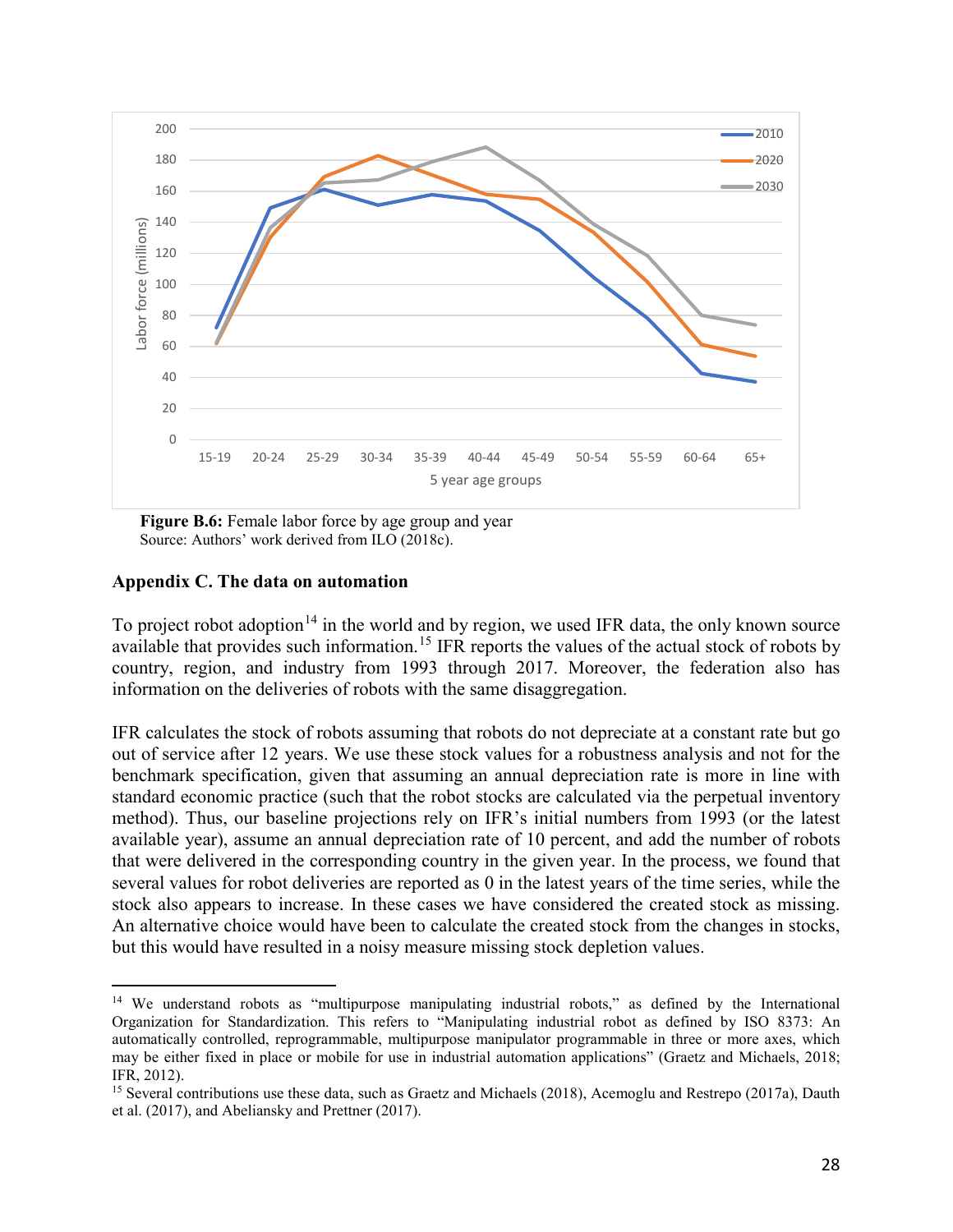Furthermore, we have performed two alternatives of the same calculations: one assuming that the depreciation rate is 5 percent (low-depreciation scenario) and one assuming 15 percent (highdepreciation scenario). Therefore, we have four alternatives as measures for the stock of robots. Table C.1 reports the summary statistics for the world as a whole, where "ifr" refers to the original data, "d15" to an assumed depreciation rate of 15 percent in the perpetual inventory method, "d10" to an assumed depreciation rate of 10 percent, and "d5" to an assumed depreciation rate of 5 percent. Table C.2 shows that the pairwise correlations across these different estimates are very high.

**Table C.1:** Summary statistics of the world stock of robots and alternative depreciation rates (for the available 1993–2017 data)

| Variable       | Obs. | Mean     | Std. Dev. | Min      | Max     |
|----------------|------|----------|-----------|----------|---------|
| ifr            | 25   | 1005560  | 401841.7  | 557516   | 2097552 |
| d15            | 25   | 674659.2 | 229081.9  | 512536.2 | 1381582 |
| d10            | 25   | 858375.1 | 307754.5  | 556407.4 | 1731532 |
| d <sub>5</sub> | 25   | 1160049  | 483874.1  | 557516   | 2372901 |

**Note:** ifr is the stock provided by default, while the corresponding variables assume a 15, 10, and 5 percent depreciation rate, respectively.

**Table C.2:** Correlation between the world stock of robots (for the available 1993–2017 data) and alternative depreciation rates

|                      | $\cdot$ $\sim$<br>ıtr | uı     | d10    | uJ     |
|----------------------|-----------------------|--------|--------|--------|
| $\cdot$ $\sim$<br>1Ħ |                       | 0.972  | 0.9983 | 0.995  |
| $q_{1}$              | 0.972                 |        | 0.9832 | 0.9457 |
| d10                  | 0.9983                | 0.9832 |        | 0.9887 |
| ω                    | 0.995                 | 0.9457 | 0.9887 |        |

**Note:** ifr is the stock provided by default, while the corresponding variables assume a 15, 10, and 5 percent depreciation rate, respectively.

If we disaggregate the stocks by countries and years and analyze the same correlations, we observe a bit more variation across stocks while the bivariate correlations remain very high (Table C.3).

**Table C.3:** Correlation between the country-level stock of robots as reported by the IFR and alternative depreciation rates (for the available 1993–2017 data)

|       | $\cdot$ $\sim$<br>1Ħ | (LD    | d10    | u      |
|-------|----------------------|--------|--------|--------|
| 1II   |                      | 0.9895 | 0.9902 | 0.9675 |
| u i J | 0.9895               |        | 0.9919 | 0.9596 |
| d10   | 0.9902               | 0.9919 |        | 0.9871 |
| u.    | 0.9675               | 0.9596 | 0.9871 |        |

Note: ifr is the stock provided by default, while the corresponding variables assume a 15, 10, and 5 percent depreciation rate, respectively.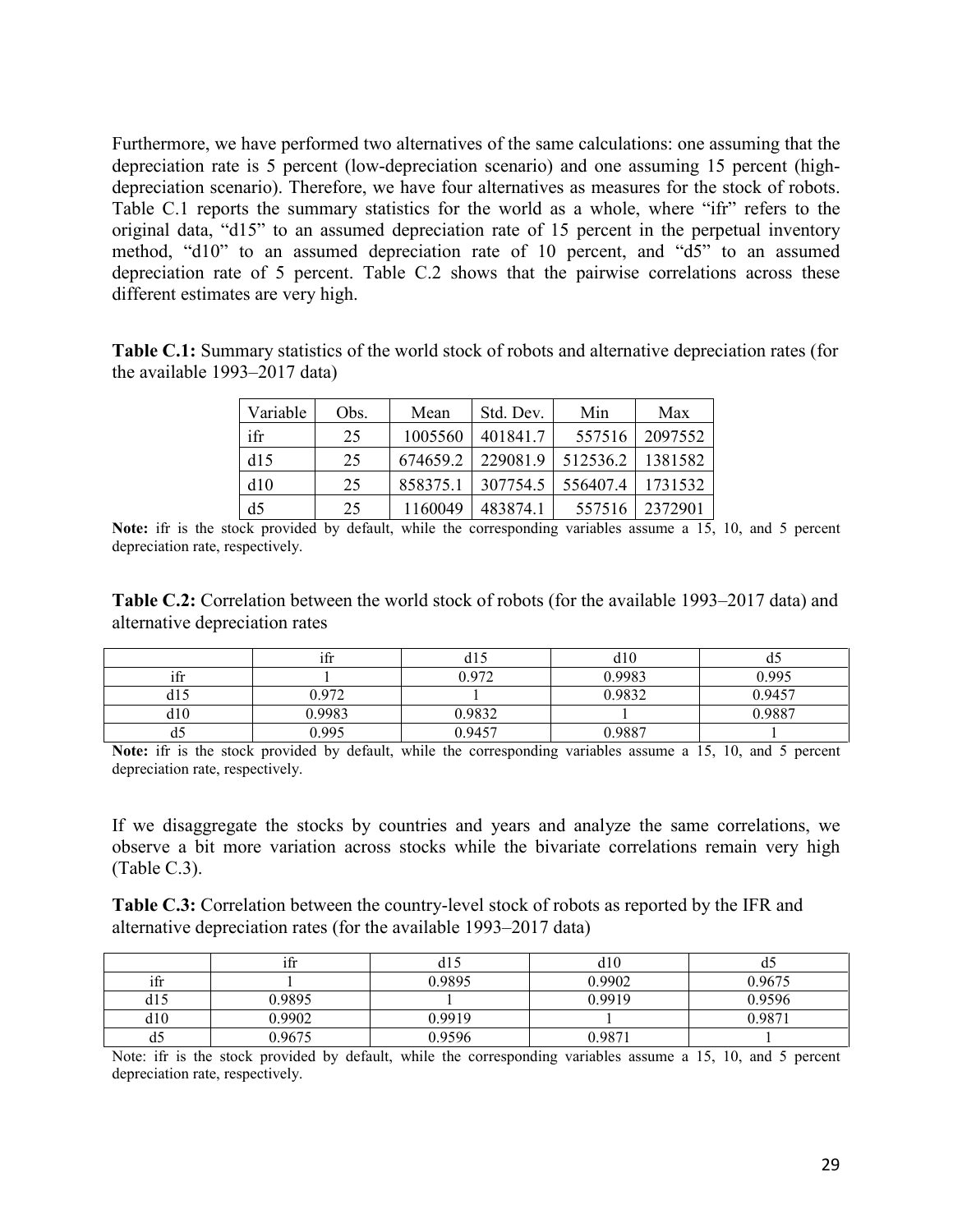To compute the projections of employment needs, we rely on estimates from past studies on the number of jobs lost to the adoption of robots. The available estimates are from Acemoglu and Restrepo (2017a) and Dauth et al. (2017), who examine job displacement due to robot adoption in the United States and Germany, respectively. Acemoglu and Restrepo (2017a) find that an industrial robot replaces 6.2 jobs in the United States, while Dauth et al. (2017) estimate a lower replacement level (two jobs) in Germany. Therefore, we consider the projections of Acemoglu and Restrepo (2017a) and Dauth et al. (2017) to be upper and lower bounds.

## **Appendix D. Robustness of the projections on automation**

In this appendix, we provide several robustness checks of our baseline projections. Tables D.1– D.3 provide figures for regions of the world for the projections relying on the perpetual inventory method with 5 percent and 15 percent depreciation rates and using the raw IFR data to calculate the projected growth rates.

| Adoption | Displ. | World | Africa | Asia and Australia | Europe | North America | South America |
|----------|--------|-------|--------|--------------------|--------|---------------|---------------|
| low      | high   | 24.91 | 0.20   | 17.23              | 4.27   | 3.28          | 0.20          |
|          | low    | 8.04  | 0.07   | 5.56               | 1.38   | 1.06          | 0.07          |
| medium   | high   | 46.26 | 0.43   | 37.23              | 5.87   | 5.52          | 0.43          |
|          | low    | 14.92 | 0.14   | 12.01              | 1.89   | 1.78          | 0.14          |
| high     | high   | 83.53 | 0.86   | 77.03              | 8.00   | 9.11          | 0.86          |
|          | low    | 26.94 | 0.28   | 24.85              | 2.58   | 2.94          | 0.28          |

**Table D.1:** Number of jobs that industrial robots can substitute in 2030 (in millions), worldwide and by region, according to projections based on IFR (2018) data

**Note:** The figures refer to the number of workers (in millions) who can be substituted by industrial robots in the year 2030, according to a combination of three scenarios in terms of the adoption of robots and two scenarios in terms of the potential displacement of workers by robots. "Adoption" refers to the calculation of projected industrial robots in the year 2030. The "medium" variant projects the average growth rate in the number of industrial robots in 2010– 2017 forward to 2030. The "low" variant assumes that the projected growth rate drops by 50 percent, whereas the "high" variant assumes that the projected growth rate increases by 50 percent. "Displ." refers to the two displacement scenarios. The "high" variant relies on the estimates of Acemoglu and Restrepo (2017a), wherein one industrial robot substitutes for 6.2 workers in manufacturing in the United States. The "low" variant refers to the estimates of Dauth et al. (2017), wherein one industrial robot substitutes for two manufacturing workers in Germany.

**Table D.2:** Number of jobs that industrial robots can substitute in 2030 (in millions), worldwide and by region, according to projections based on the perpetual inventory method and an assumed 5 percent depreciation rate of robots (baseline data used for the perpetual inventory method: IFR, 2018)

| Adoption | Displ. | World | Africa | Asia and Australia | Europe | North America | South America |
|----------|--------|-------|--------|--------------------|--------|---------------|---------------|
| low      | high   | 26.16 | 0.06   | 16.61              | 5.16   | 3.62          | 0.20          |
|          | low    | 8.44  | 0.02   | 5.36               | .66    | 1.17          | 0.07          |
| medium   | high   | 45.39 | 0.13   | 30.24              | 7.56   | 6.35          | 0.45          |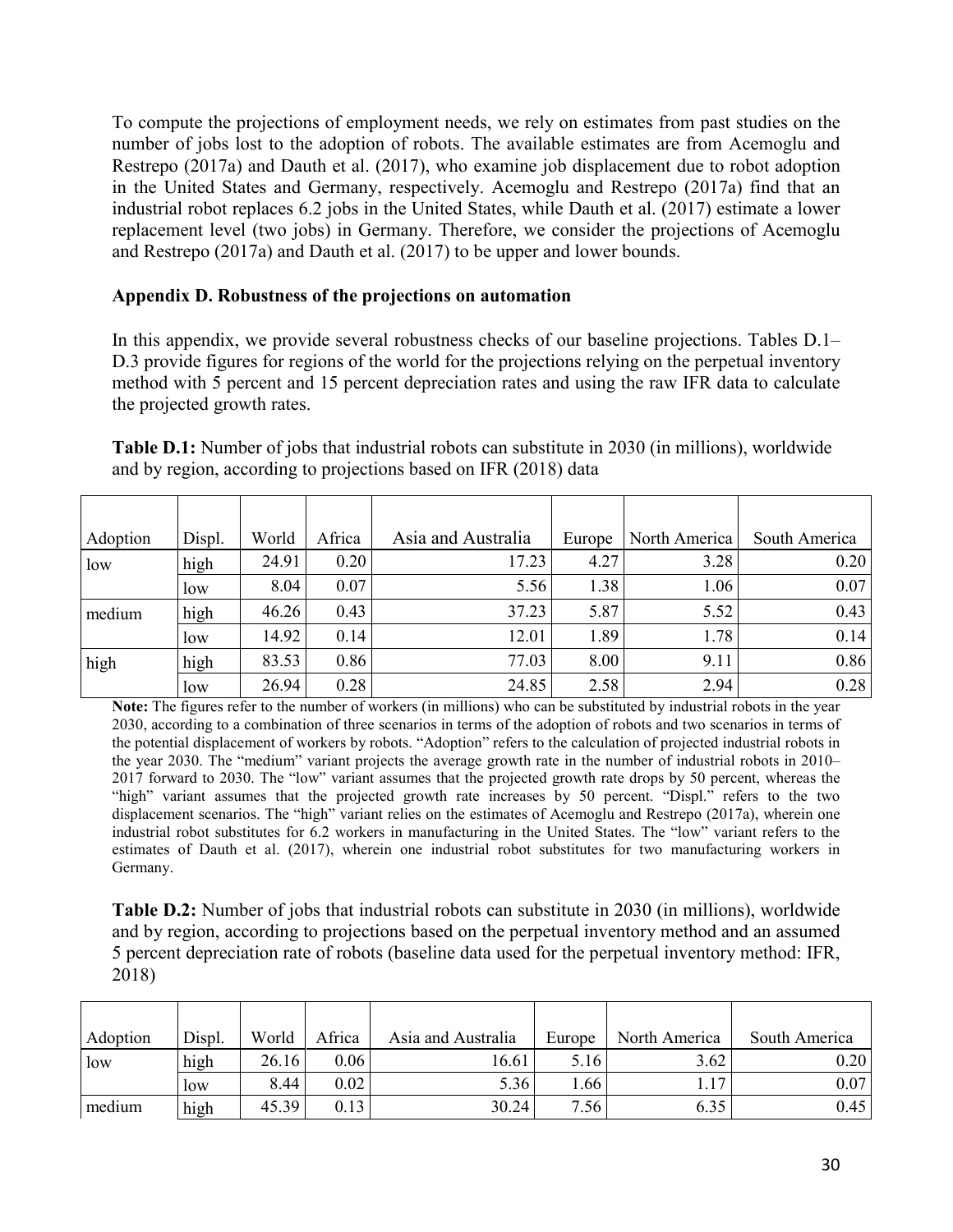|      | low  | 14.64 | 0.04 | 9.76  | 2.44  | 2.05       | 0.15 |
|------|------|-------|------|-------|-------|------------|------|
| high | high | 77.01 | 0.28 | 53.62 | 10.96 | 10.90      | 0.96 |
|      | low  | 24.84 | 0.09 | 17.30 | 3.54  | 252<br>ے ت | U.JI |

**Note:** See Table D.1.

**Table D.3:** Number of jobs that industrial robots can substitute in 2030 (in millions), worldwide and by region, according to projections based on the perpetual inventory method and an assumed 15 percent depreciation rate of robots (baseline data used for the perpetual inventory method: IFR, 2018)

| Adoption | Displ. | World | Africa | Asia and Australia | Europe | North America | South America |
|----------|--------|-------|--------|--------------------|--------|---------------|---------------|
| low      | high   | 17.86 | 0.04   | 12.49              | 2.82   | 2.29          | 0.12          |
|          | low    | 5.76  | 0.01   | 4.03               | 0.91   | 0.74          | 0.04          |
| medium   | high   | 35.82 | 0.07   | 27.83              | 4.30   | 4.35          | 0.25          |
|          | low    | 11.56 | 0.02   | 8.98               | 1.39   | 1.40          | 0.08          |
| high     | high   | 69.33 | 0.13   | 59.20              | 6.45   | 8.01          | 0.52          |
|          | low    | 22.36 | 0.04   | 19.10              | 2.08   | 2.59          | 0.17          |

**Note:** See Table D.1.

## **References**

Abeliansky, A. L., I. Martinez-Zarzoso, and K. Prettner (2015). The impact of 3D printing on trade and FDI. cege Discussion Paper 262. University of Göttingen, Germany.

Abeliansky, A. L., and K. Prettner (2017). Automation and demographic change. cege Discussion Paper 310. University of Göttingen, Germany.

Acemoglu, D., and P. Restrepo (2017a). Robots and jobs: evidence from US labor markets. NBER Working Paper No. 23285. National Bureau of Economic Research, Cambridge, MA.

Acemoglu, D., and P. Restrepo. (2017b). Secular stagnation? The effect of aging on economic growth in the age of automation. NBER Working Paper 23077. National Bureau of Economic Research, Cambridge, MA.

Acemoglu, D., and P. Restrepo (2018a). The race between machine and man: implications of technology for growth, factor shares and employment. *American Economic Review* 108(6): 1488–1542.

Acemoglu, D., and P. Restrepo (2018b). Artificial intelligence, automation and work. NBER Working Paper No. 24196. National Bureau of Economic Research, Cambridge, MA.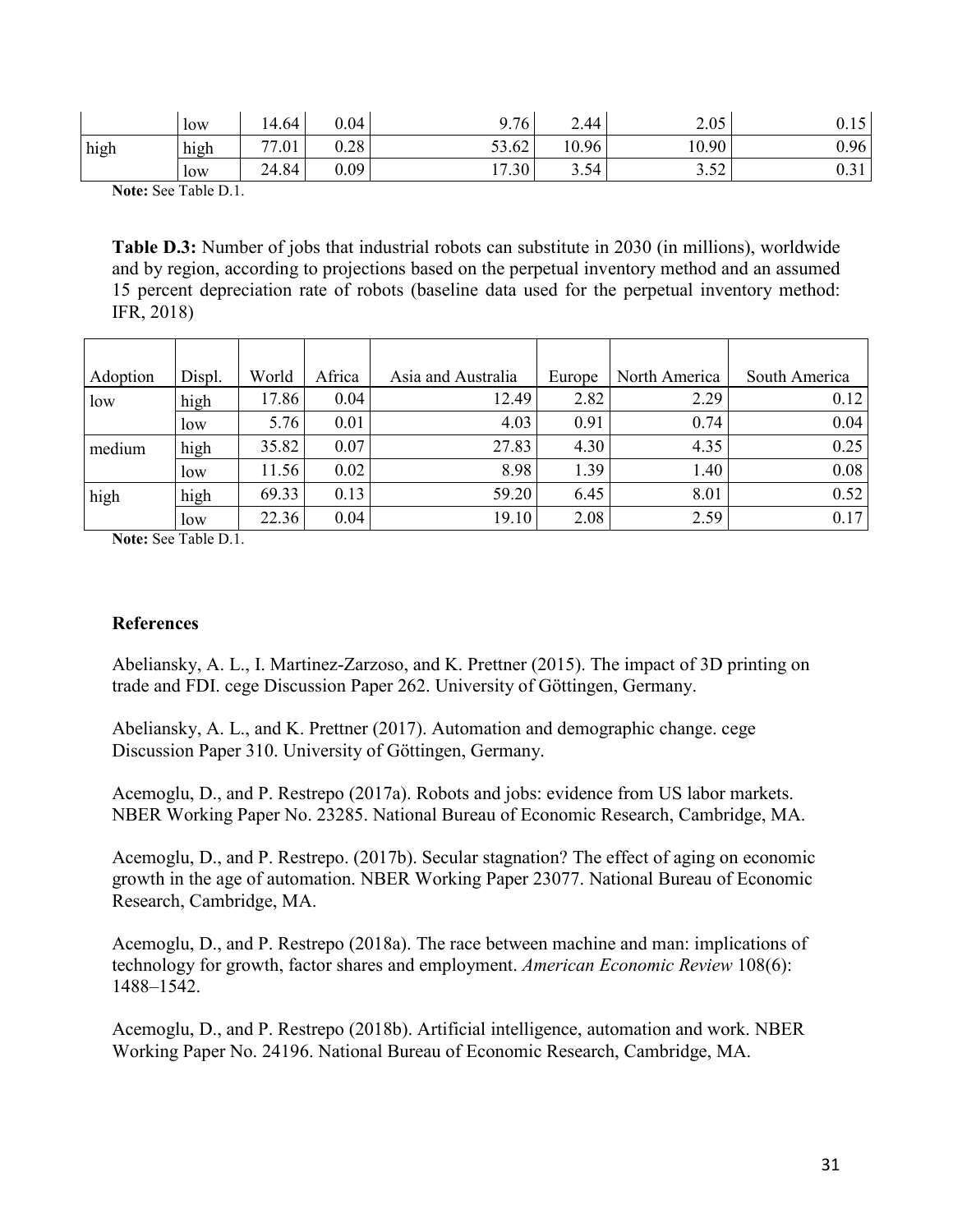Acemoglu, D., and P. Restrepo (2018c). Demographics and automation. NBER Working Paper No. 24421. National Bureau of Economic Research, Cambridge, MA.

Arntz, M., T. Gregory, and U. Zierahn (2017). Revisiting the risk of automation. *Economics Letters* 159(C): 157–160.

Atkinson, A. B., T. Piketty, and E. Saez (2011). Top incomes in the long run of history. *Journal of Economic Literature* 49(1): 3–71.

Autor, D. H., and D. Dorn (2013). The growth of low-skill service jobs and the polarization of the US labor market. *American Economic Review* 103(5): 1553–1597.

Benzell, S. G., L. J. Kotlikoff, G. LaGarda, and J. D. Sachs (2015). Robots are us: some economics of human replacement. NBER Working Paper 20941. National Bureau of Economic Research, Cambridge, MA.

Bloom, D. E., D. Canning, and J. P. Sevilla (2003). The demographic dividend. Population matters. A RAND Program of Policy-Relevant Research Communication, Santa Monica, CA.

Bloom, D. E., M. Kuhn, and K. Prettner (2017). Africa's prospects for enjoying a demographic dividend. *Journal of Demographic Economics* 83(1): 63–76.

Bloom, D. E. and M. McKenna (2015). Population, labour force, and unemployment: implications for the creation of (decent) jobs, 1990–2030. 2015 UNDP Human Development Report Office Background Paper. URL: [http://hdr.undp.org/sites/default/files/bloom\\_hdr\\_2015\\_final.pdf.](http://hdr.undp.org/sites/default/files/bloom_hdr_2015_final.pdf)

Bloom, D. E., M. McKenna, and K. Prettner (2019). Global employment and decent jobs, 2010– 2030: the forces of demography and automation. *International Social Security Review* 72(3): 43– 78.

Brussevich, M., E. Dabla-Norris, C. Kamunge, P. Karnane, S. Khalid, and K. Kochhar (2018). Gender, technology, and the future of work. IMF Staff Discussion Note 18/07. International Monetary Fund, Washington, DC.

Brynjolfsson, E. and A. McAfee (2014). *The second machine age*. New York and London: W. W. Norton.

Cheng, H., R. Jia, D. Li, and H. Li (2019). The rise of robots in China. *Journal of Economic Perspectives* 33(2): 71–88.

Chu, A. C., G. Cozzi, and Y. Furukawa (2013). A simple theory of offshoring and reshoring. Working Paper 2013-09. University of St. Gallen, School of Economics and Political Science, Department of Economics, St. Gallen, Switzerland.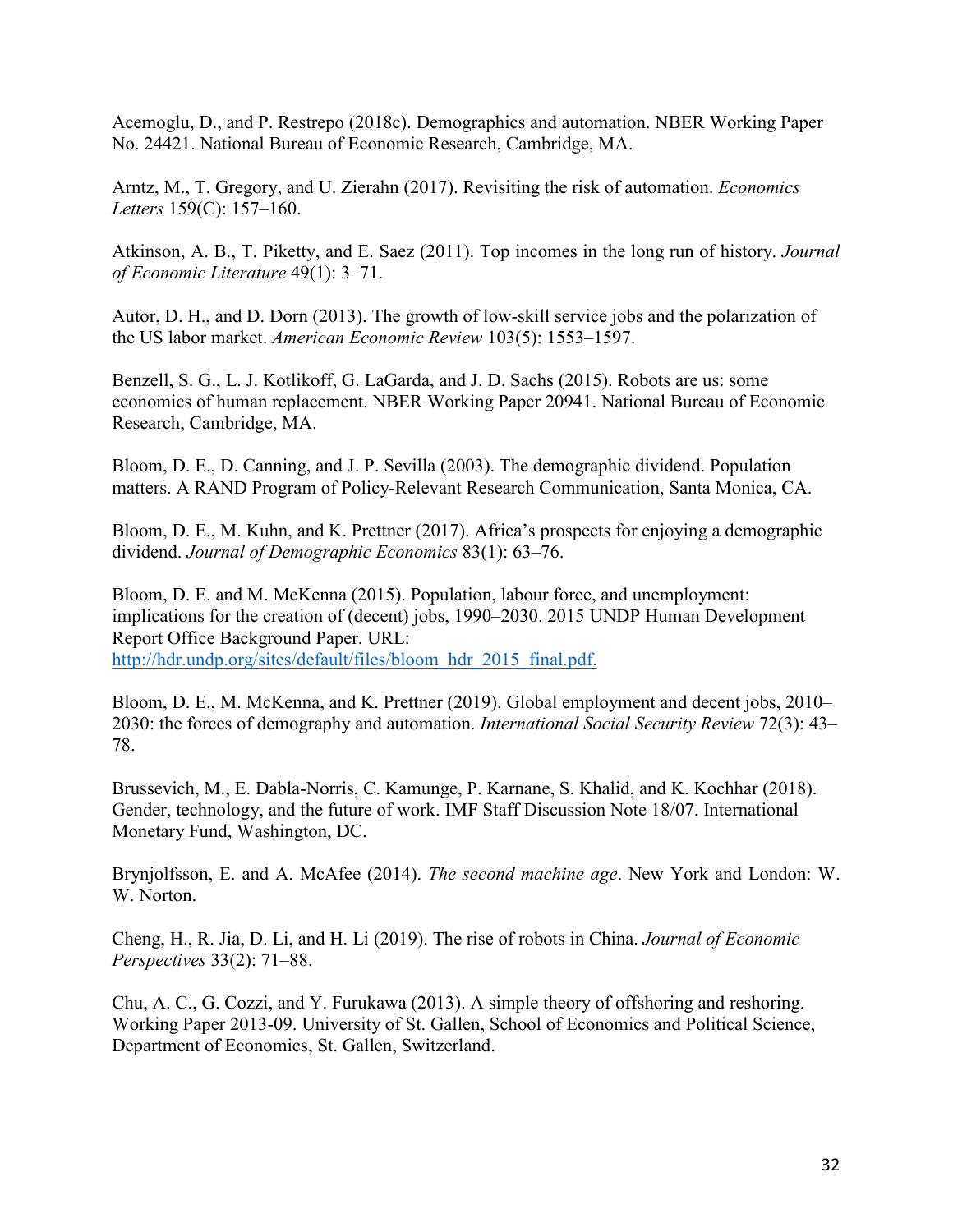Cords, D. and K. Prettner (2019). Technological unemployment revisited: automation in a search and matching framework. GLO Discussion Paper Series 308, Global Labor Organization.

Crespo Cuaresma, J., M. Lábaj, and P. Pružinský (2014). Prospective ageing and economic growth in Europe. *Journal of the Economics of Ageing* 3(1): 50–57.

Dauth, W., S. Findeisen, J. Suedekum, and N. Woessner (2017). German robots—the impact of industrial robots on workers. CEPR Discussion Paper DP12306. Centre for Economic Policy Research, London.

Ford, M. (2015). *The rise of the robots. Technology and the threat of mass unemployment.*  London: Oneworld Publications.

Frey, C. B. and M. A. Osborne (2017). The future of employment: how susceptible are jobs to computerisation? *Technological Forecasting & Social Change* 114(C): 254–280.

Gallup (2014). Unemployment rises to top problem in the U.S. URL: <https://news.gallup.com/poll/167450/unemployment-rises-top-problem.aspx> (accessed on 28 July 2019).

Giuntella, O. and T. Wang (2019). Is an army of robots marching on Chinese jobs? IZA Discussion Paper 12281. IZA – Institute of Labor Economics, Bonn, Germany.

Graeber, D. (2018). *Bullshit jobs: a theory*. New York: Simon & Schuster.

Graetz, G. and G. Michaels (2018). Robots at work. *The Review of Economics and Statistics* 100(5): 753–768.

Guimarães, L. and P. Mazeda Gil (2019). Explaining the labor share: automation vs labor market institutions. MPRA Paper No. 92062. University Library of Munich, Germany. URL: https://EconPapers.repec.org/RePEc:pra:mprapa:92062.

Hémous, D. and M. Olsen (2016). The rise of the machines: automation, horizontal innovation and income inequality. URL:

[https://www.brown.edu/academics/economics/sites/brown.edu.academics.economics/files/upload](https://www.brown.edu/academics/economics/sites/brown.edu.academics.economics/files/uploads/rise_machines_paper_feb16.pdf) [s/rise\\_machines\\_paper\\_feb16.pdf](https://www.brown.edu/academics/economics/sites/brown.edu.academics.economics/files/uploads/rise_machines_paper_feb16.pdf) (accessed on 19 April 2018).

IFR (International Federation of Robotics) (2012). World robotics industrial robots 2012. URL: [https://ifr.org/worldrobotics/.](https://ifr.org/worldrobotics/)

IFR (International Federation of Robotics) (2018). World robotics industrial robots and service robots. URL: [https://ifr.org/worldrobotics/.](https://ifr.org/worldrobotics/)

ILO (International Labour Organization) (2018a). Women and men in the informal economy: a statistical picture. Third edition. URL: [https://www.ilo.org/global/publications/books/WCMS\\_626831/lang--en/index.htm.](https://www.ilo.org/global/publications/books/WCMS_626831/lang--en/index.htm)